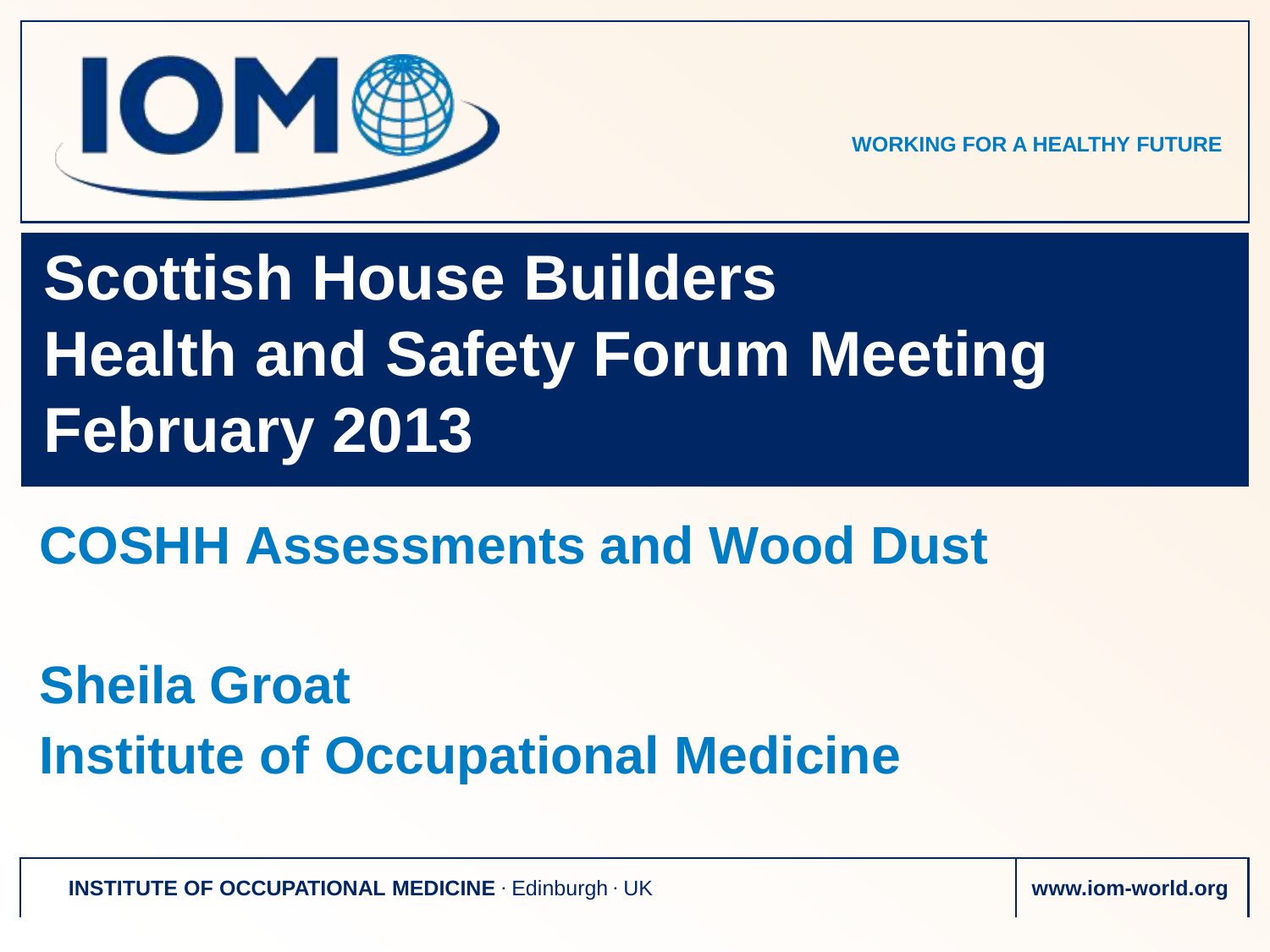

- Raise awareness of requirements of COSHH Assessments
- Raise awareness of hazards of wood dust exposure
- Highlight potential sources
- Understanding consequences of exposure
- Understanding of practical control measures

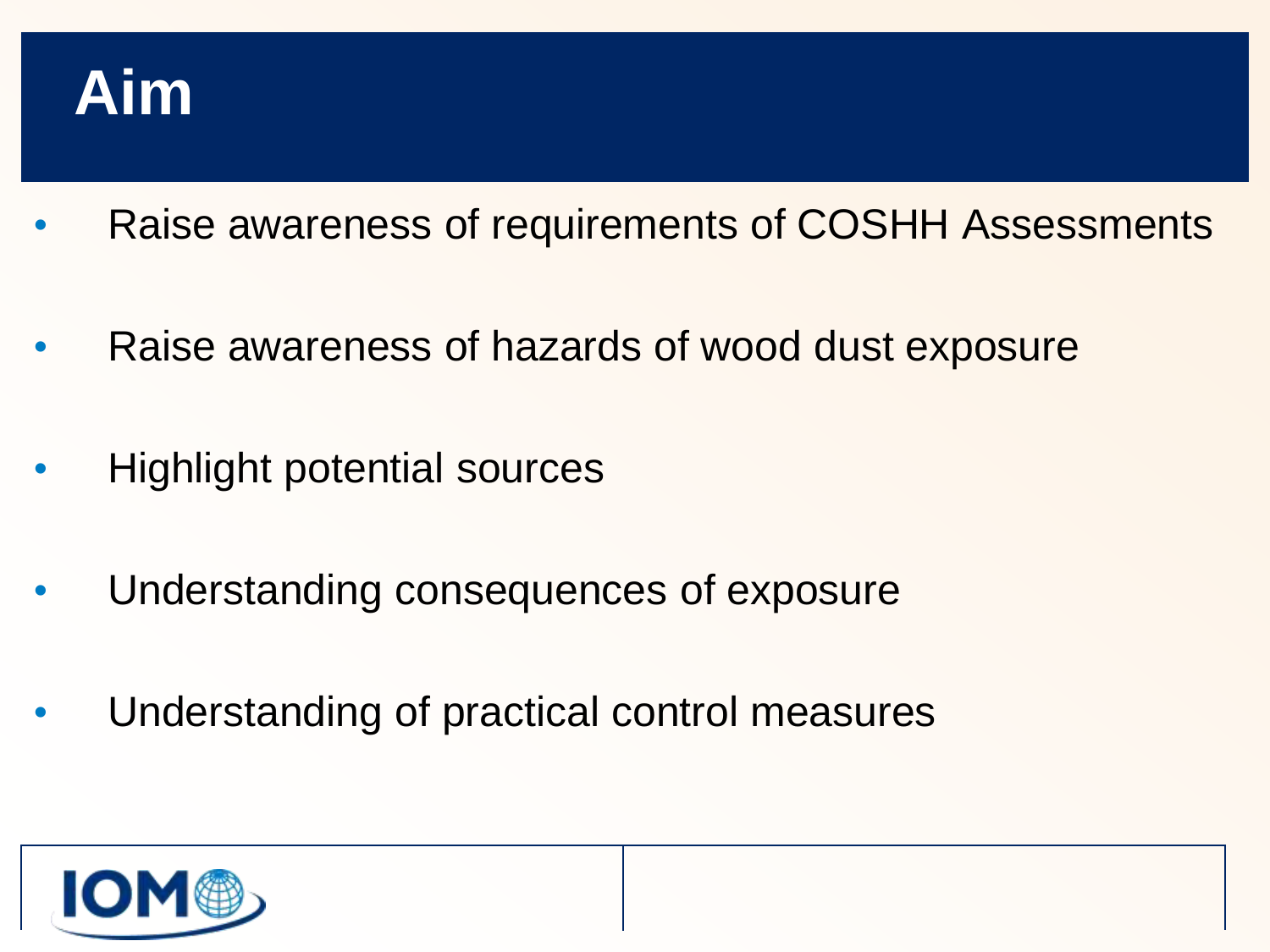

- Understanding of what constitutes a 'suitable and sufficient' COSHH Assessment
- Information to share with colleagues and employees

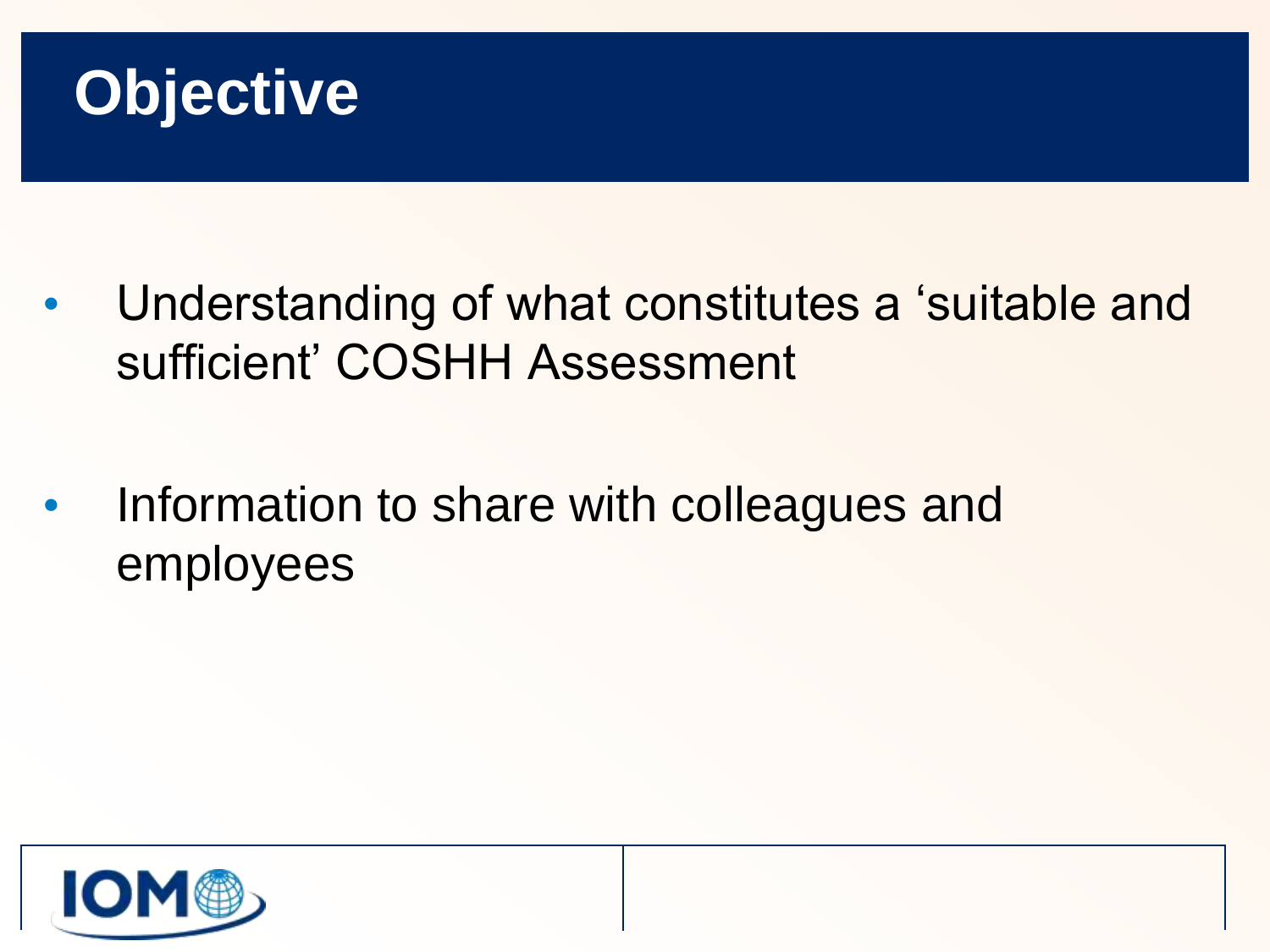#### **COSHH–Using Wood Dust as an Example**

- General information on wood dust (types, size, airborne concentrations, routes of entry into body)
- Identification of sources within the house building industry and refurbishment work
- Potential exposures in your work area
- Control measures in use and required
- Assessment of risks
- Health surveillance
- Information, instruction and training
- **Review**

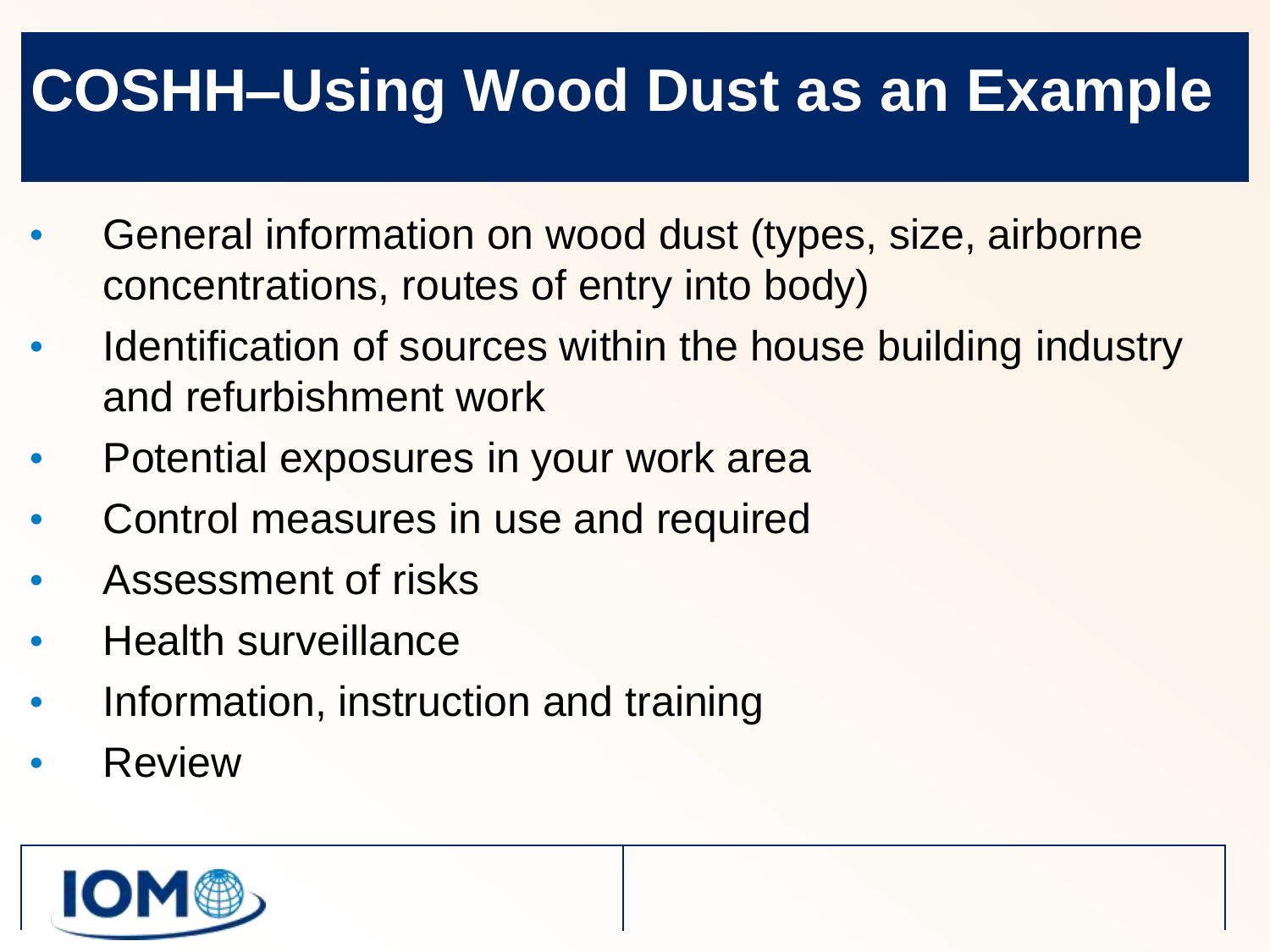## **Wood Dust**

- **Wood** 
	- Soft woods conifers
	- Hard woods deciduous trees
	- Composites, e.g. MDF
	- Plywood
	- Laminates
- Dust
	- Inhalable/ Respirable
	- Air suspension
	- Deposits in lungs





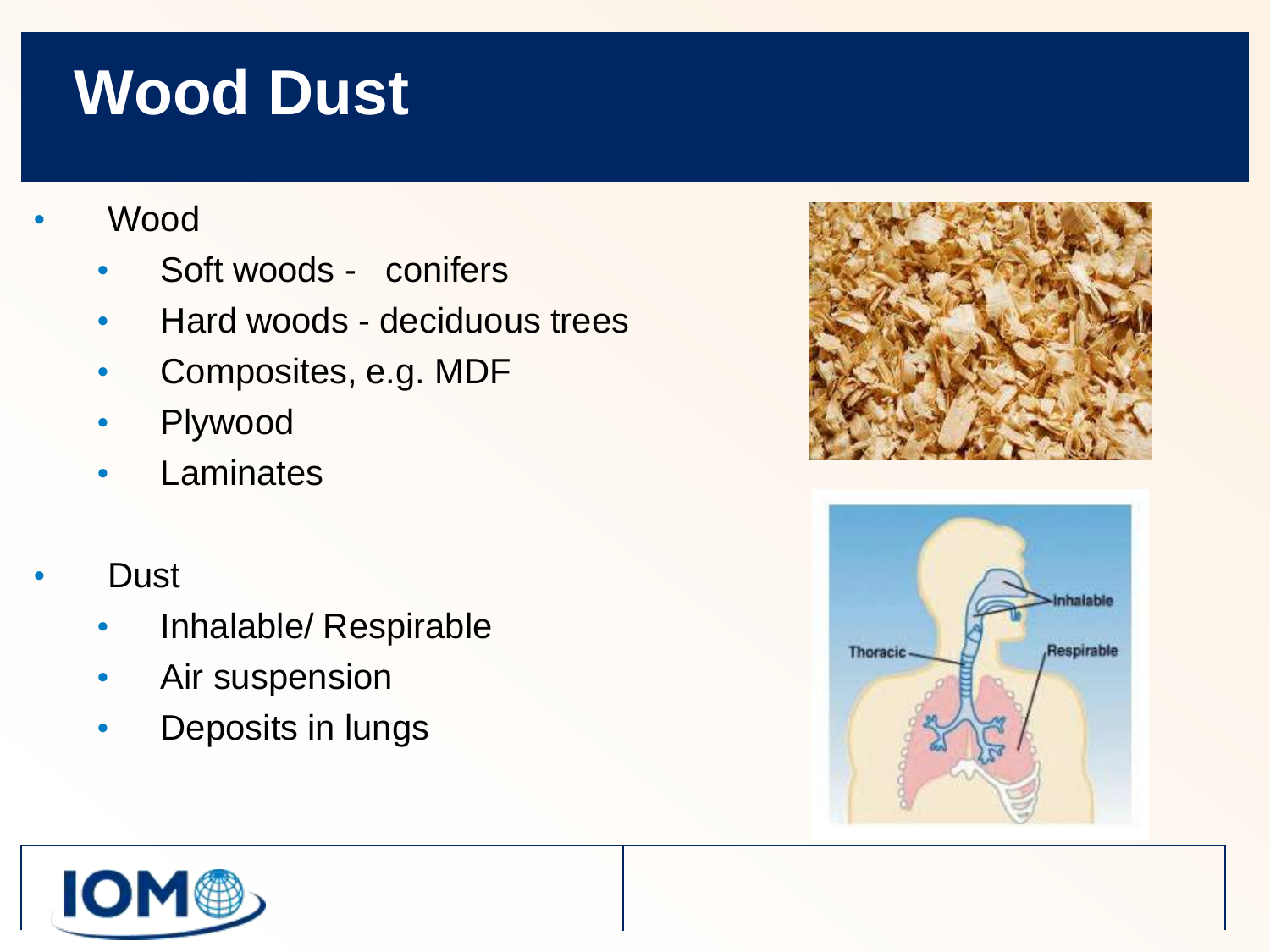# **Health Hazards**

- Exposure to wood dust may cause both internal and external health problems; i.e. consider all routes of entry into the body
	- **Dermatitis**
	- Allergic respiratory effects
	- Non allergic effects
	- Asthma
	- Cancer nasal and sinus, lung, others
- Some woods are potentially far more hazardous than others, e.g., Red Cedar

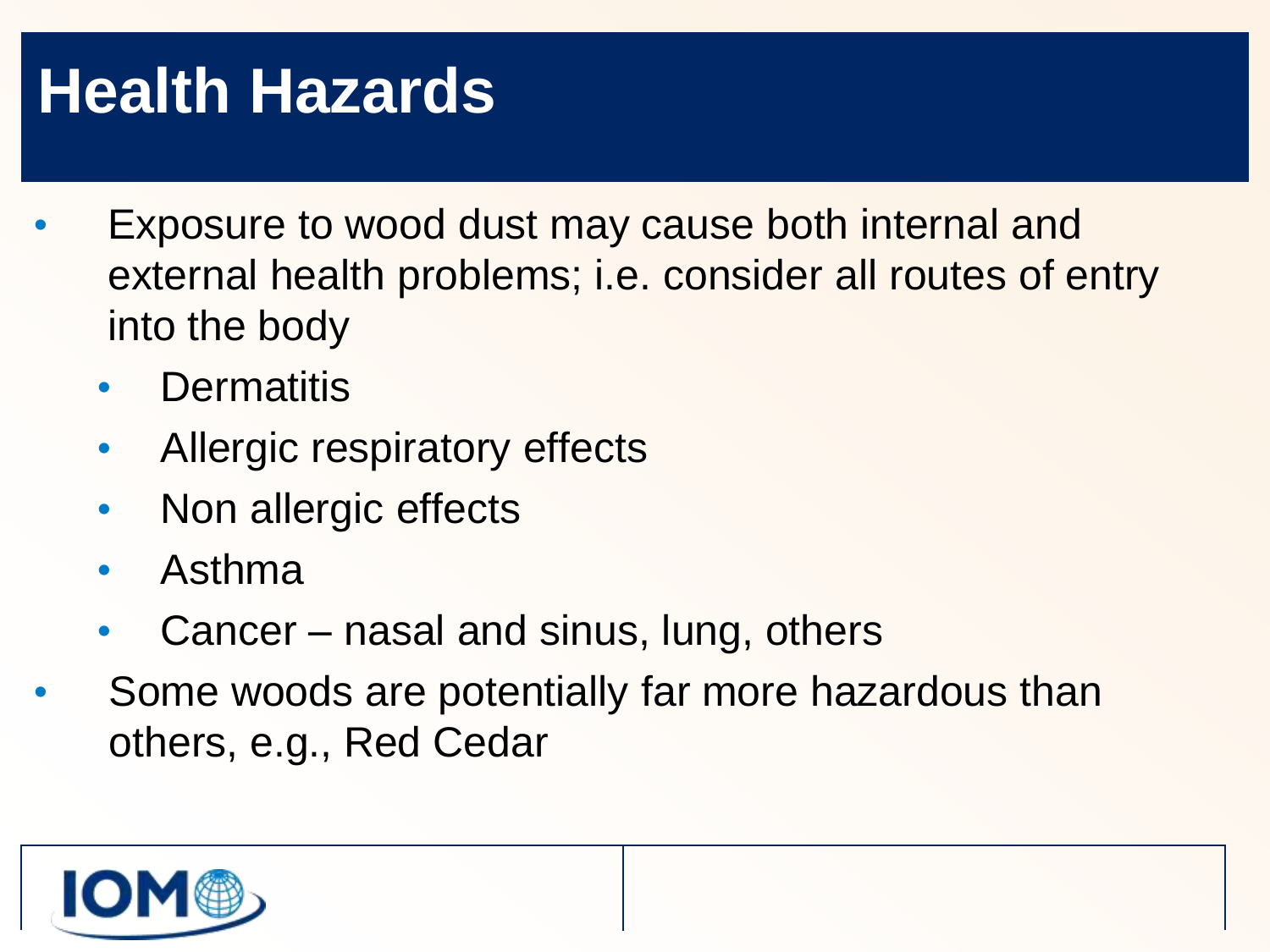## Dust Generation

- Dust by product of:
	- Cutting
	- Sawing
	- **Grinding**
	- Drilling
	- Sanding
	- **Demolition**
- Large particles visible
- Small particles not visible





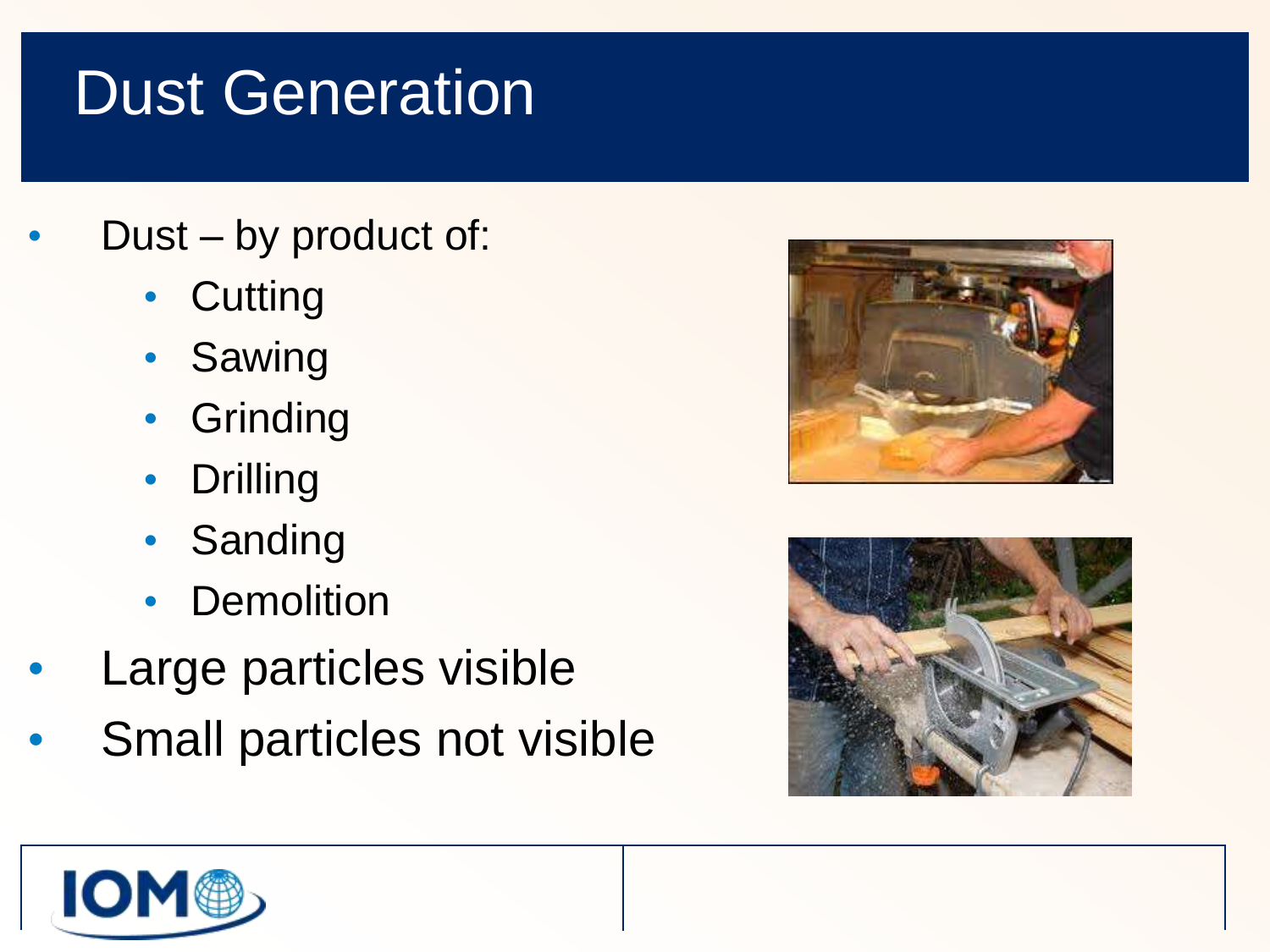#### **Visible Control**



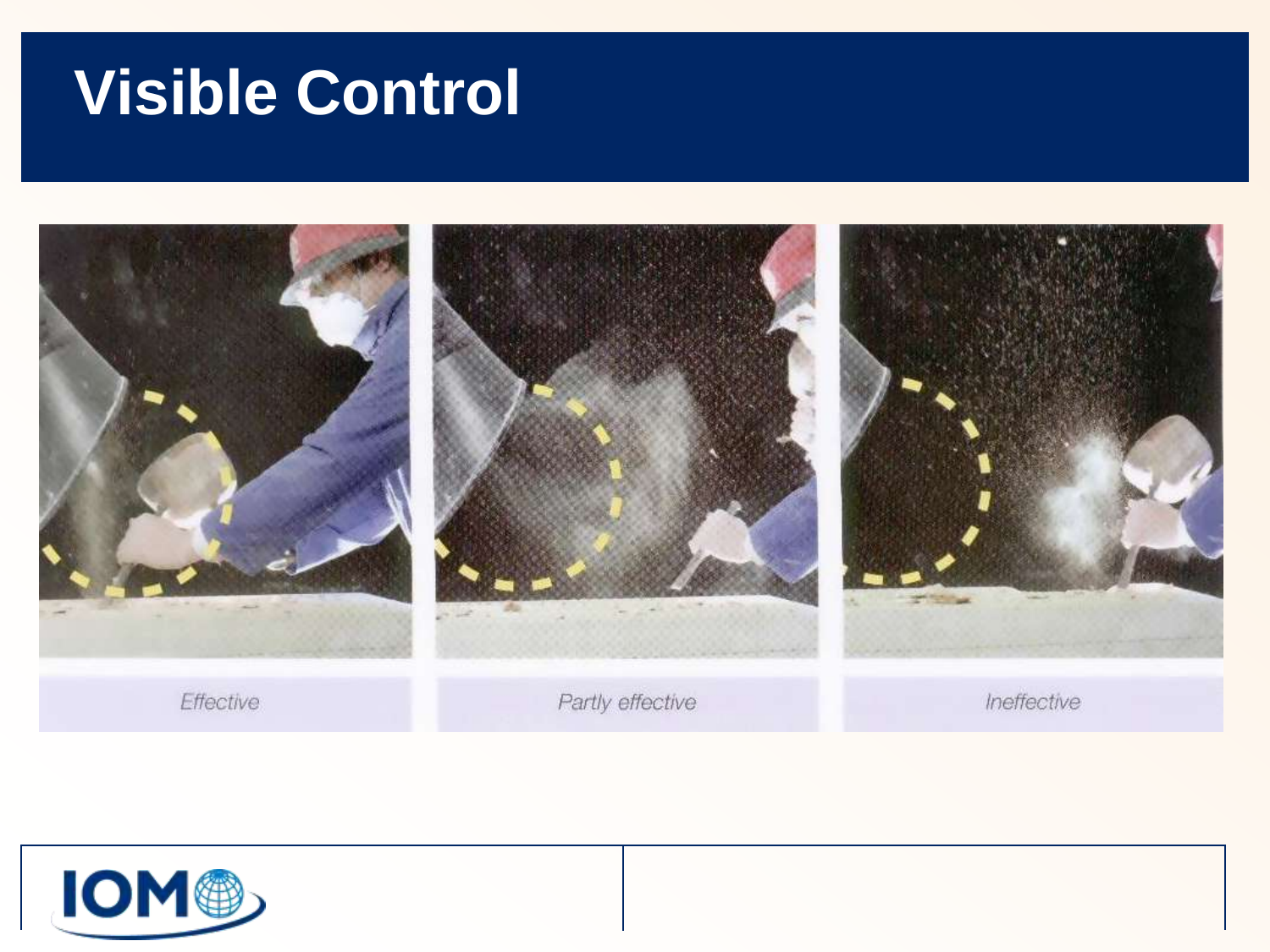#### **Dust Raising Activities in House Building**

| <b>Activity</b>                  | <b>Typical Dust Concentration</b><br>(mg.m <sup>3</sup> ) |
|----------------------------------|-----------------------------------------------------------|
| Sawing<br>Mechanical             | $1.0 - 3.0$                                               |
| Sawing<br><b>Machine</b>         | 7.0                                                       |
| Router                           | 6.0                                                       |
| Cutting                          | 2.0                                                       |
| Sanding by hand – very fine dust | >10                                                       |
| Sweeping dry sawdust             | $8 - 50$                                                  |
| <b>Demolition</b>                | >25                                                       |

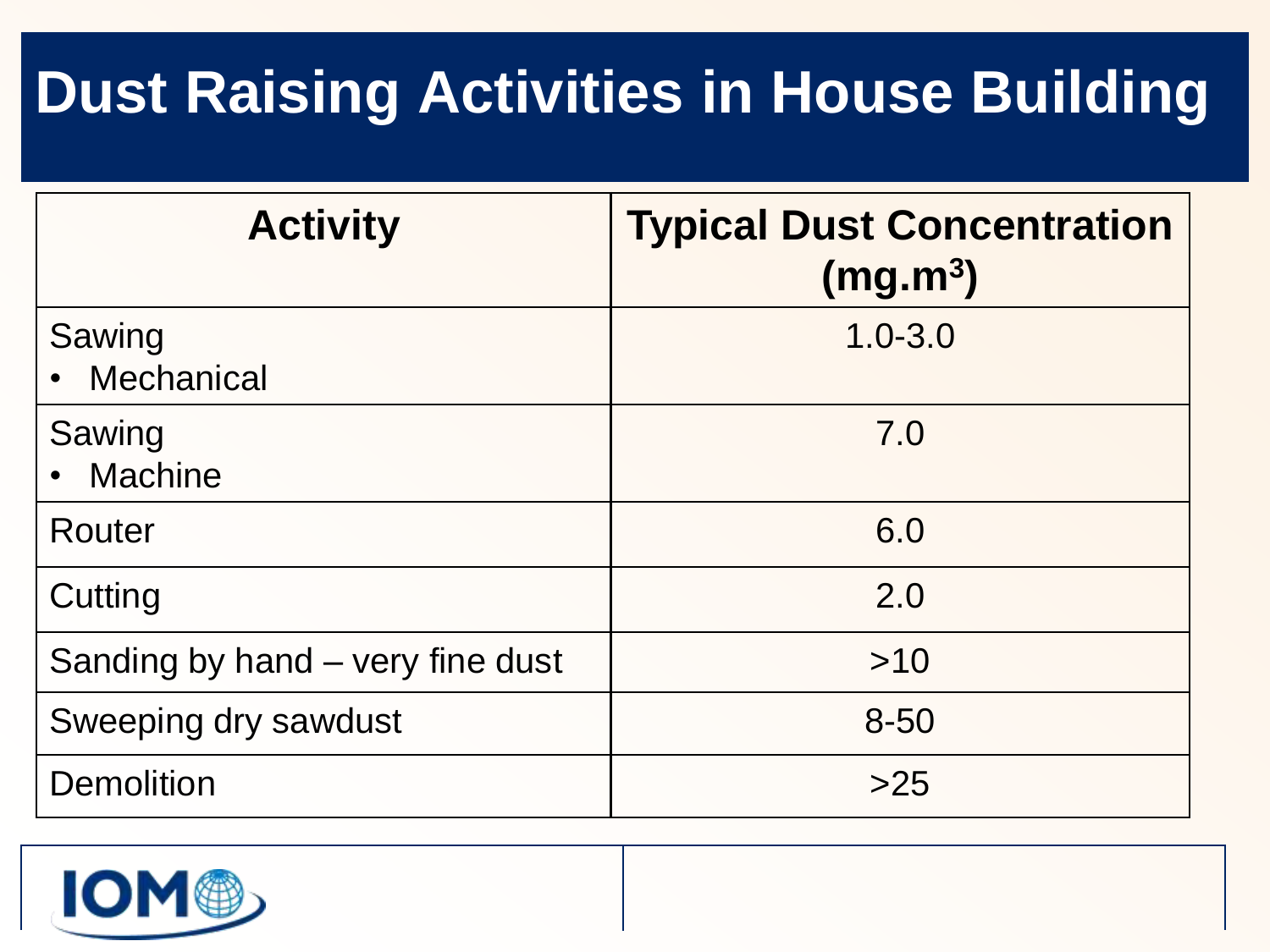# **Workplace Exposure Limit (WEL) EH40**

| Soft Wood          | $5mg.m-3$ | (averaged over 8hr period |
|--------------------|-----------|---------------------------|
| Hard Wood          | $5mg.m-3$ | i.e. 8hr TWA)             |
| $C0$ ft $M_{0}$ od |           | concele of cousing osthma |

- Soft Wood Sen capable of causing asthma Hard wood Sen and carcinogenic
- NB As hardwood is a known carcinogen there is a legal requirement to reduce levels to as low as reasonably practicable (ALARP)

ALARP also applies to sensitizing substances

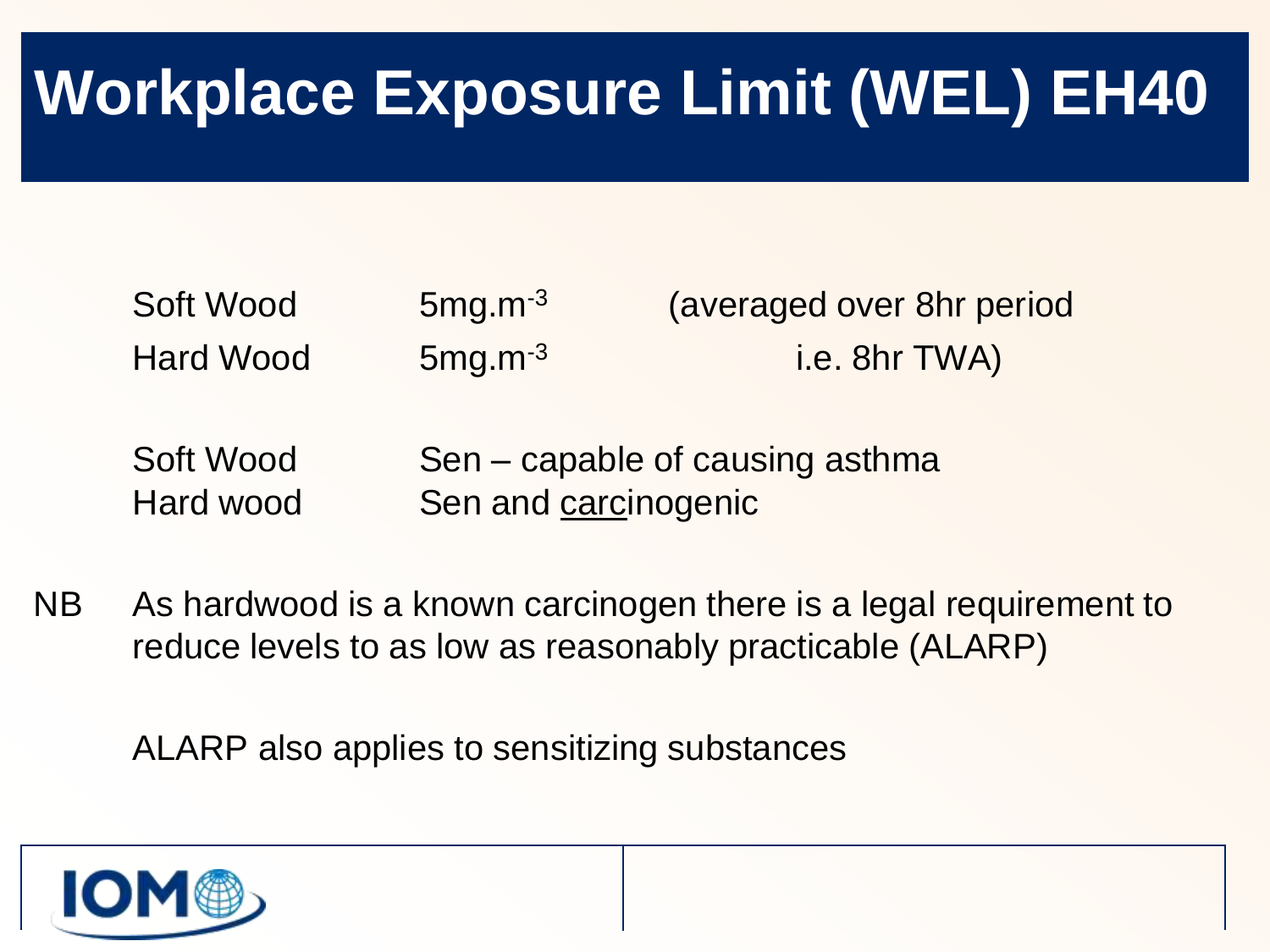# **Dust Raising Activity**

• HSE Clean your act up.mpg

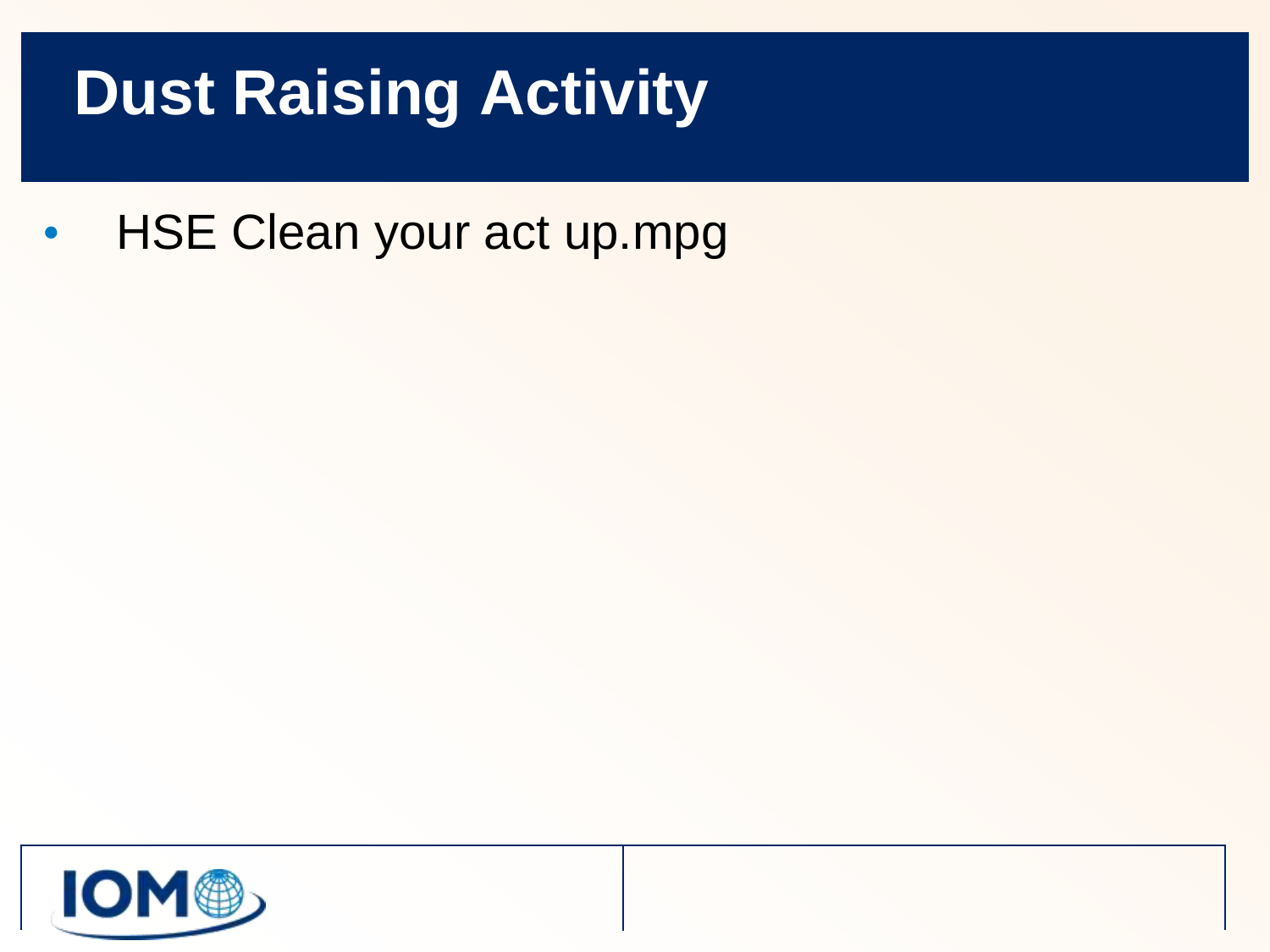#### **Exposure**

- Long term average exposure of carpenters to wood dust at construction sites 3.3 mgm<sup>-3</sup>
- Concentrations tend to be higher than in wood manufacturing industries
- Potential for exposures above the WEL

Therefore need reduction through combination of technical and logistical control measures

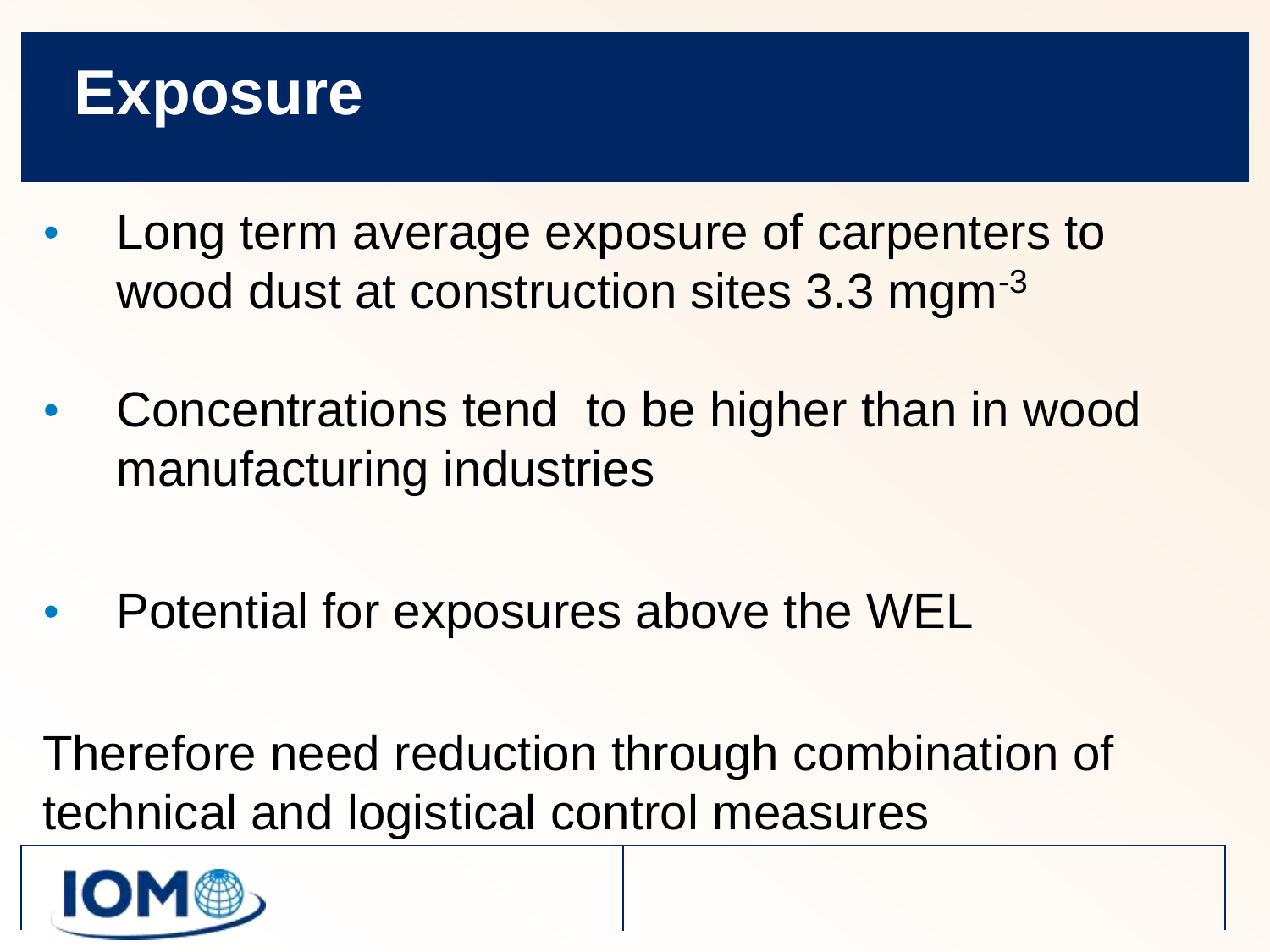#### **Assessment**

- What is the hazard wood dust soft wood
- What are the health effects dermatitis, asthma
- Who may be exposed employees (define groups), visitors to site, other contractors
- What control measures are in place already?
- How effective are these controls?
- Will exposure be reduced to below the WEL and ALARP?

#### IF NOT …………………….

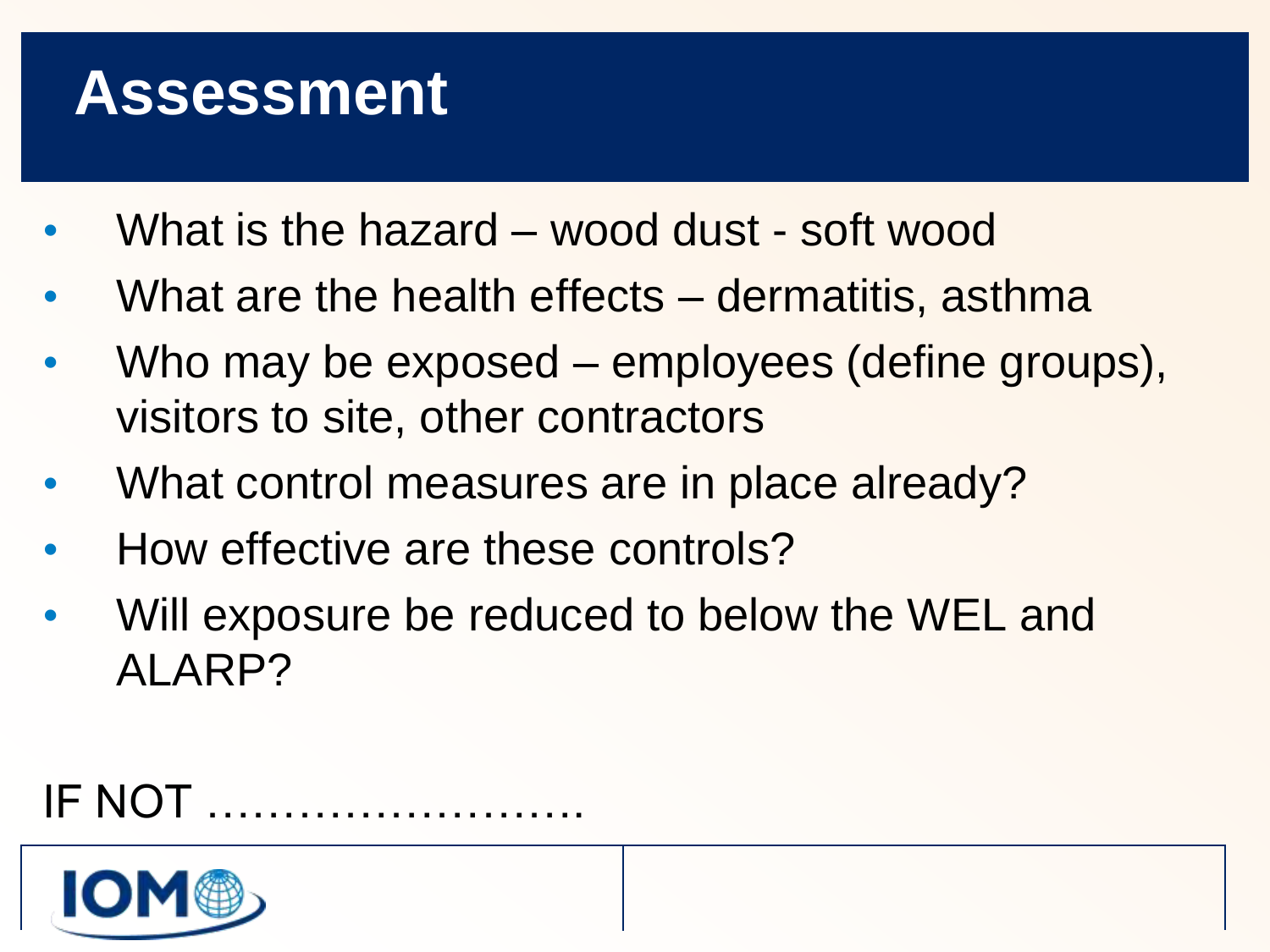#### **Control Measures** – What Improvements are Required?

#### Hierarchy of Control

- Elimination an option?
- Substitution non wood materials
- Different form one which will produce less dust
- Engineering controls Local Exhaust Ventilation
- Housekeeping/General

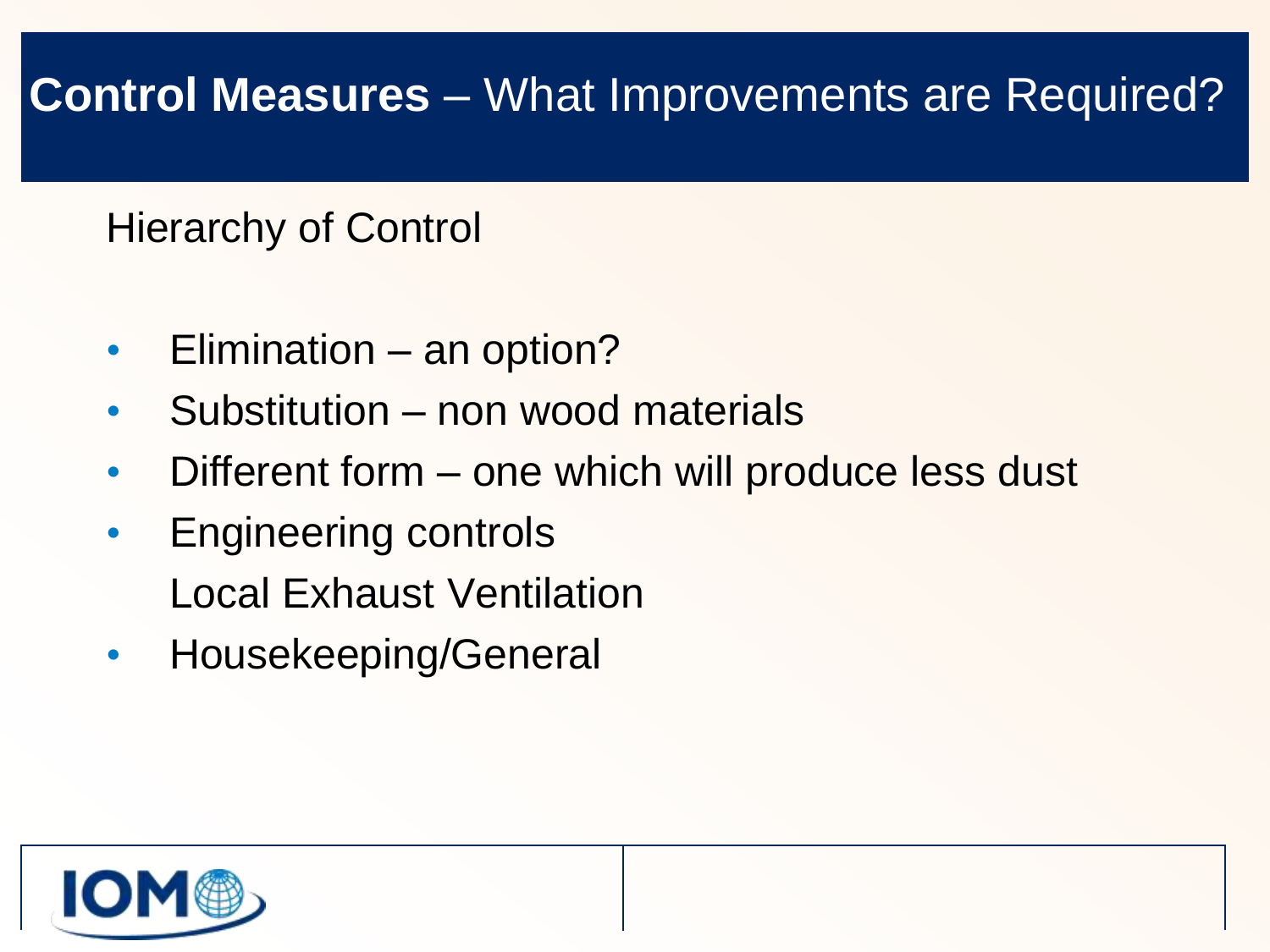#### **Control Measures – RPE**

Respiratory Protective Equipment (RPE)

- Type
- Use Identify through risk assessment when it must be used
- Who trained operators
- Does it fit them Face Fit Tested (Fit2Fit Accredited Assessor)
- When to change
- Why it is important to wear



• Woodworking Sheet No 14

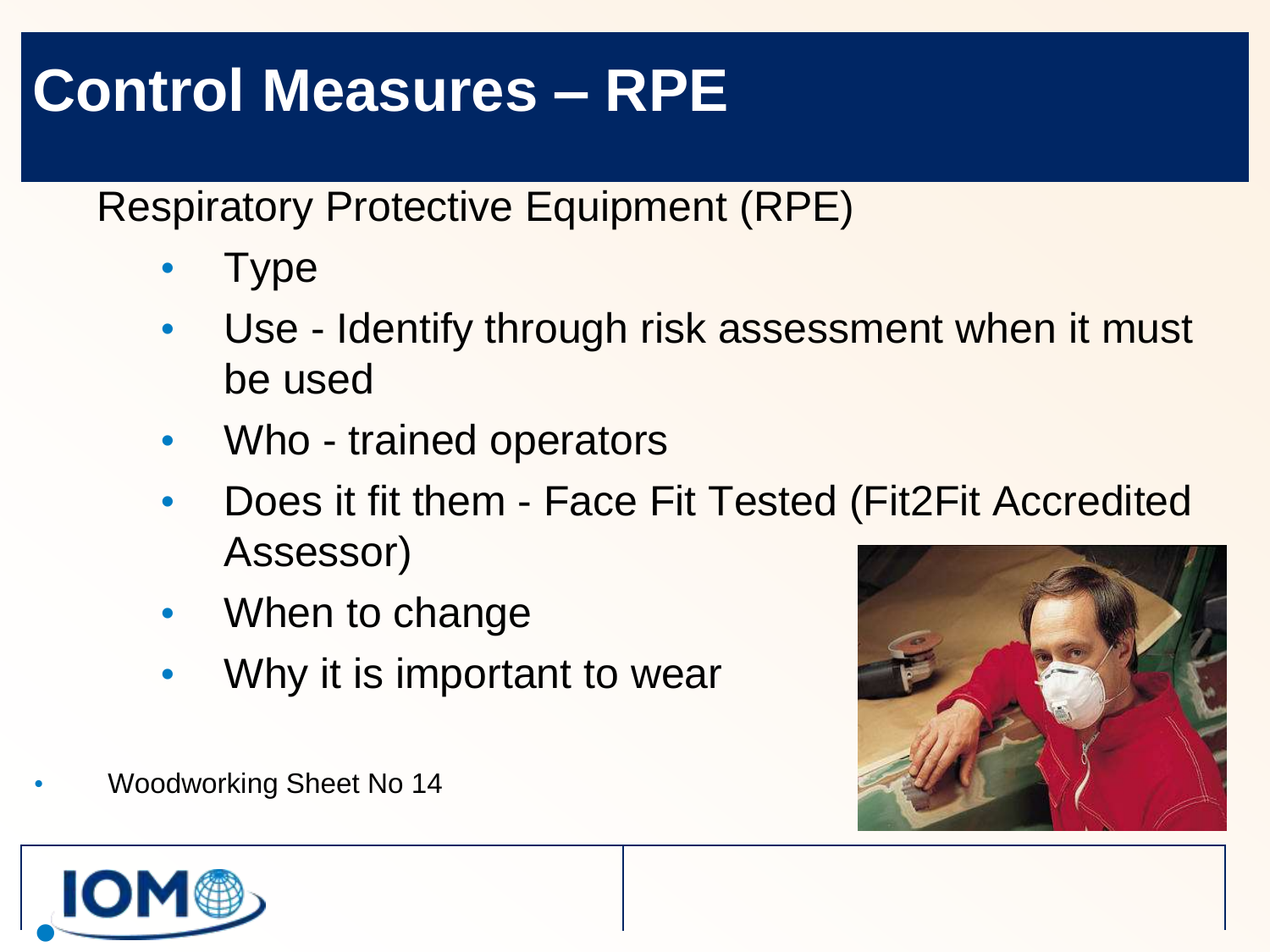# **Simple Control Measures**

- Equipment using high energy tools, such as cut-off saws, grinders, wall chasers and grit blasters produce a lot of dust in a very short time
- Work method dry sweeping can make a lot of dust when compared to vacuuming or wet brushing
- Work area the more enclosed a space, the more the dust will build up
- Time the longer you work the more dust there will be.
- Number of persons the more in the area the more will be exposed

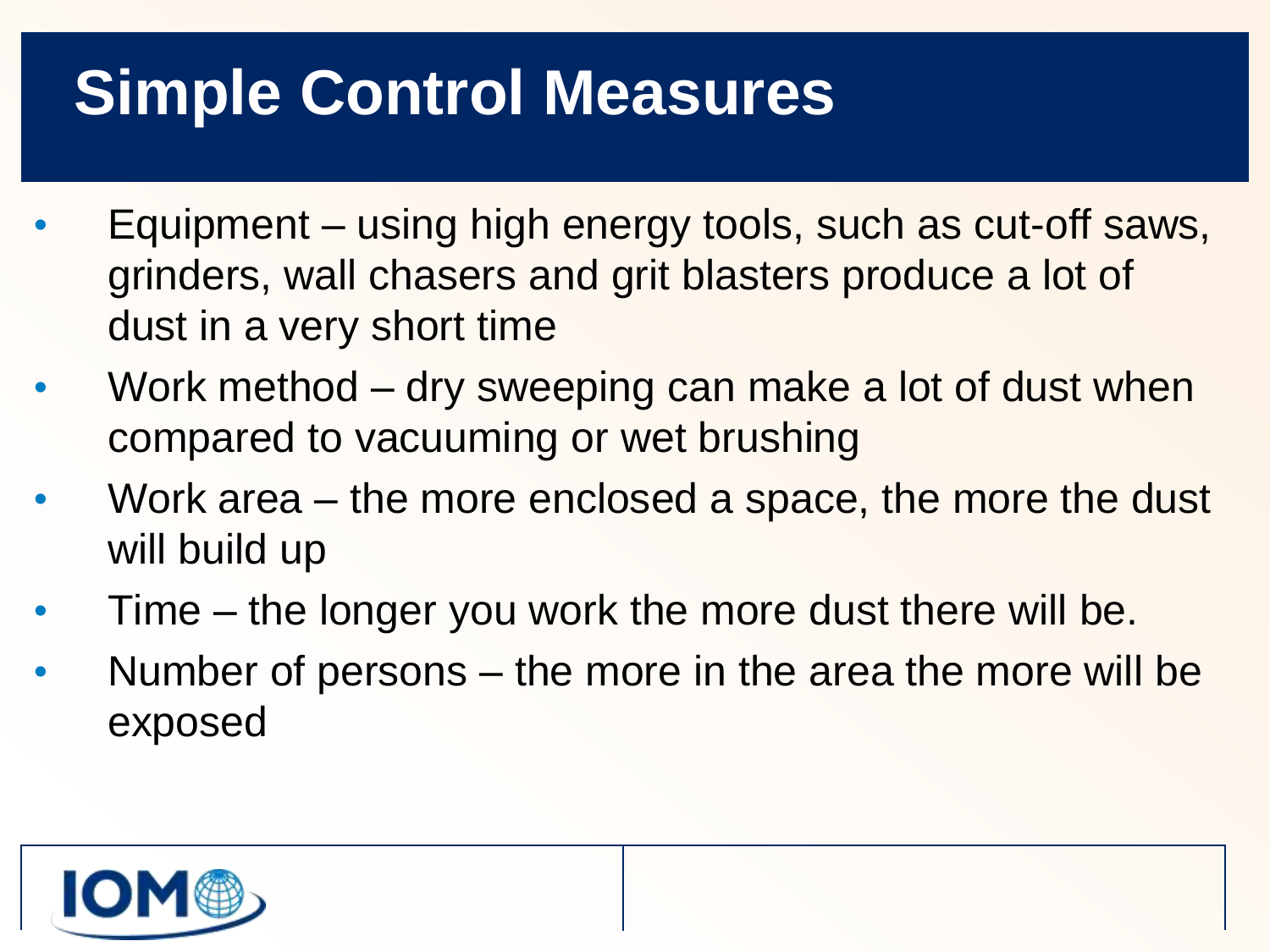# **Reduction of Exposure**

- Using power tools fitted with LEV to cut, grind, drill or prepare a surface
- Use of alternative materials, e.g. boards which can be cut with a knife
- Preparing material in a workshop
- Alternative equipment, e.g. jigsaw instead of hand held circular saw; use of flat sander instead of belt sander
- Local exhaust ventilation  $-$  e.g. when fitted to hand held tools can reduce exposure by a factor of  $3 - 4$
- Good housekeeping and general ventilation e.g. reduce dry sweeping, clean as you go policy

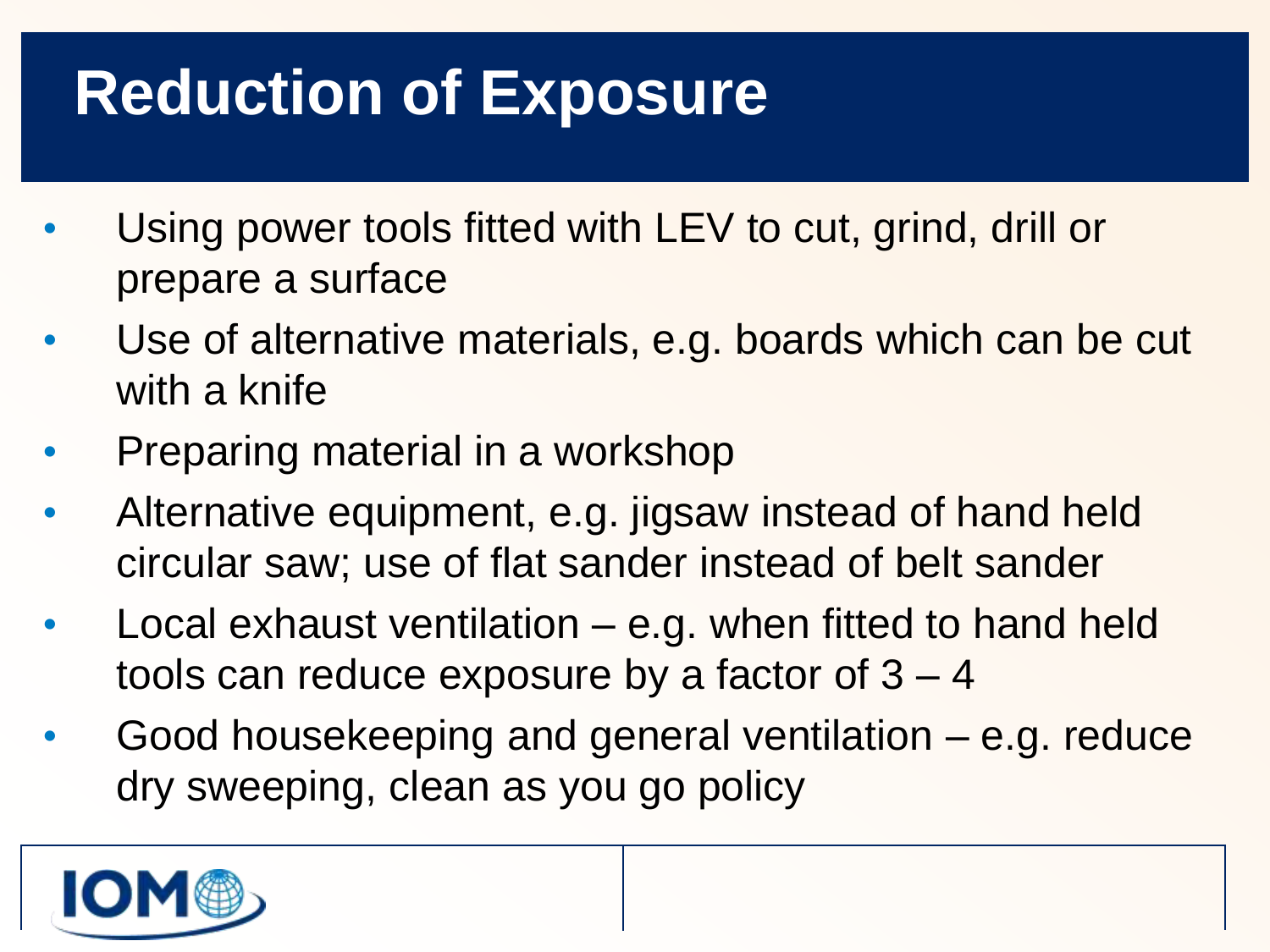# **Health Surveillance**

- Consider the exposure to the hazardous substances
- What harm may occur
- Can early signs be detected
- Will an examination be of benefit to those exposed
- Wood
	- **Skin examinations**
	- Asthma questionnaire

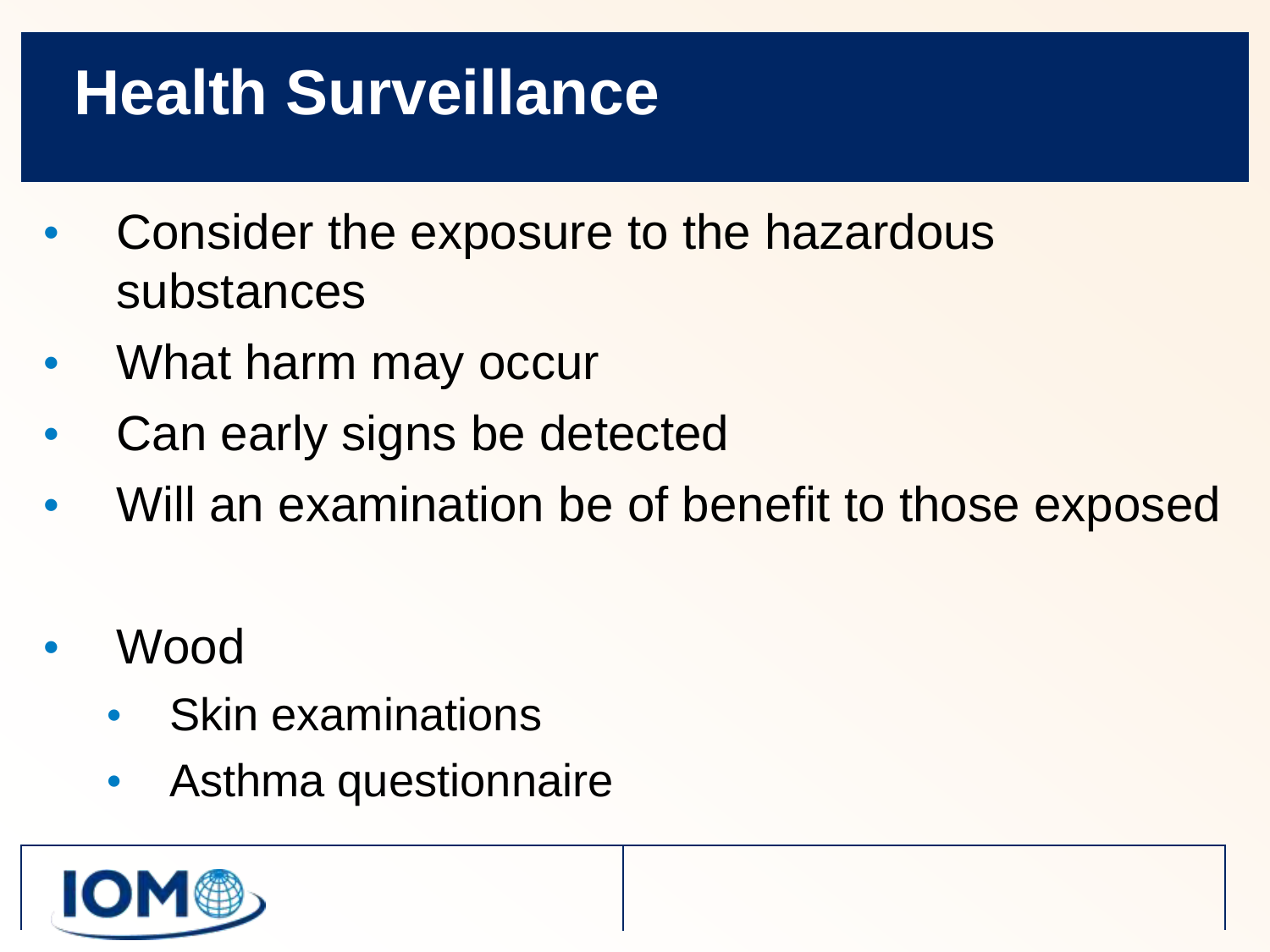# **Principles of Good Control**

- Design and operate processes and activities to minimise emission, release and spread of substances hazardous to health
- Take into account all relevant routes of exposure inhalation, skin absorption and ingestion – when developing control measures
- Control exposure by measures that are proportionate to the health risk
- Choose the most effective and reliable control options which minimise the escape and spread of substances hazardous to health
- Where adequate control of exposure cannot be achieved by other means, provide, in combination with other control measures, suitable personal protective equipment

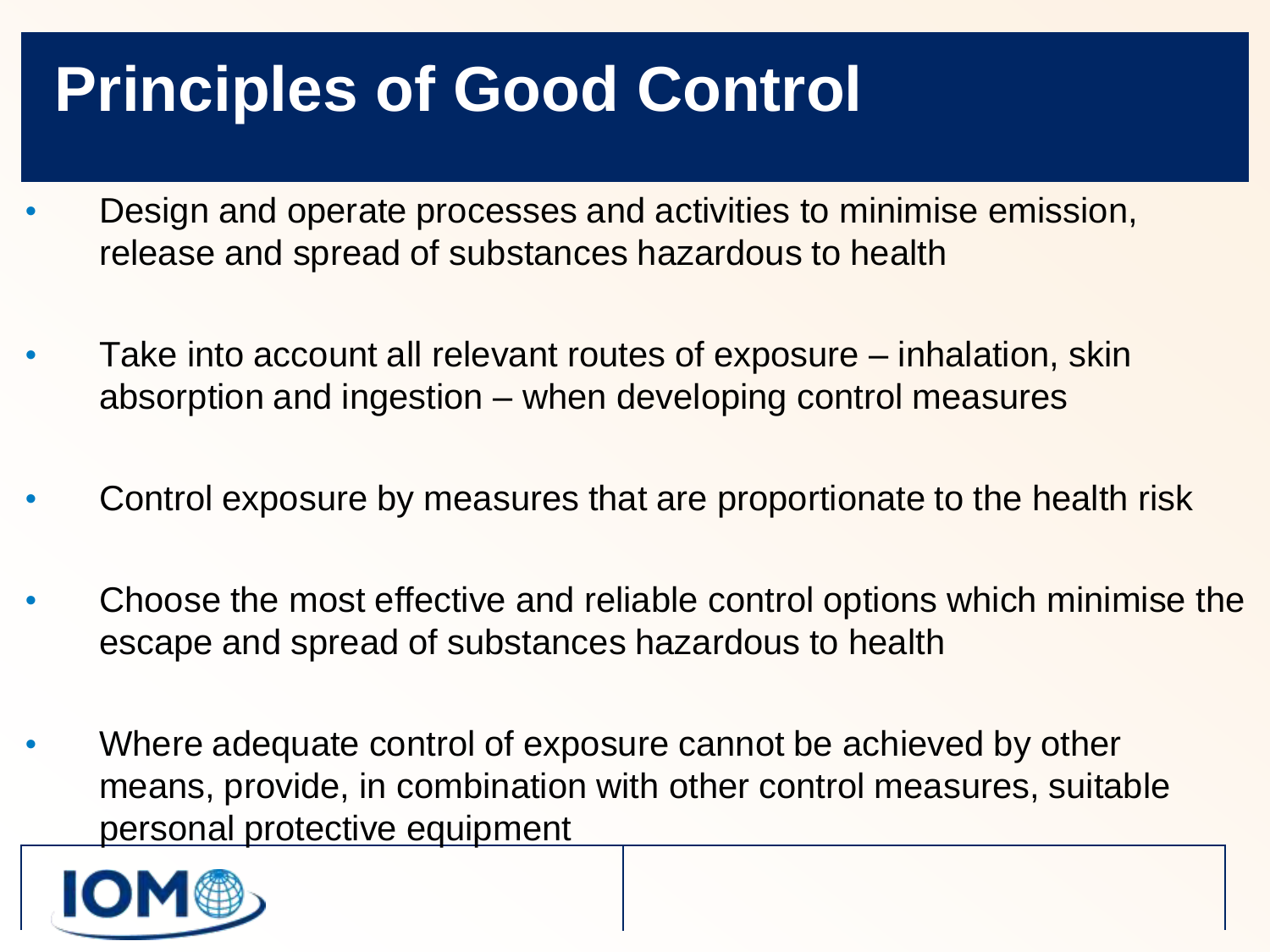# **Principles of Good Control cont.**

- Check and review regularly all elements of control measures for their continuing effectiveness
- Inform and train all employees on the hazards and risks from the substances they work with and the use of control measures developed to minimise the risks
- Implement health surveillance programme where appropriate
- Ensure that the introduction of control measures does not increase the overall risk to health and safety

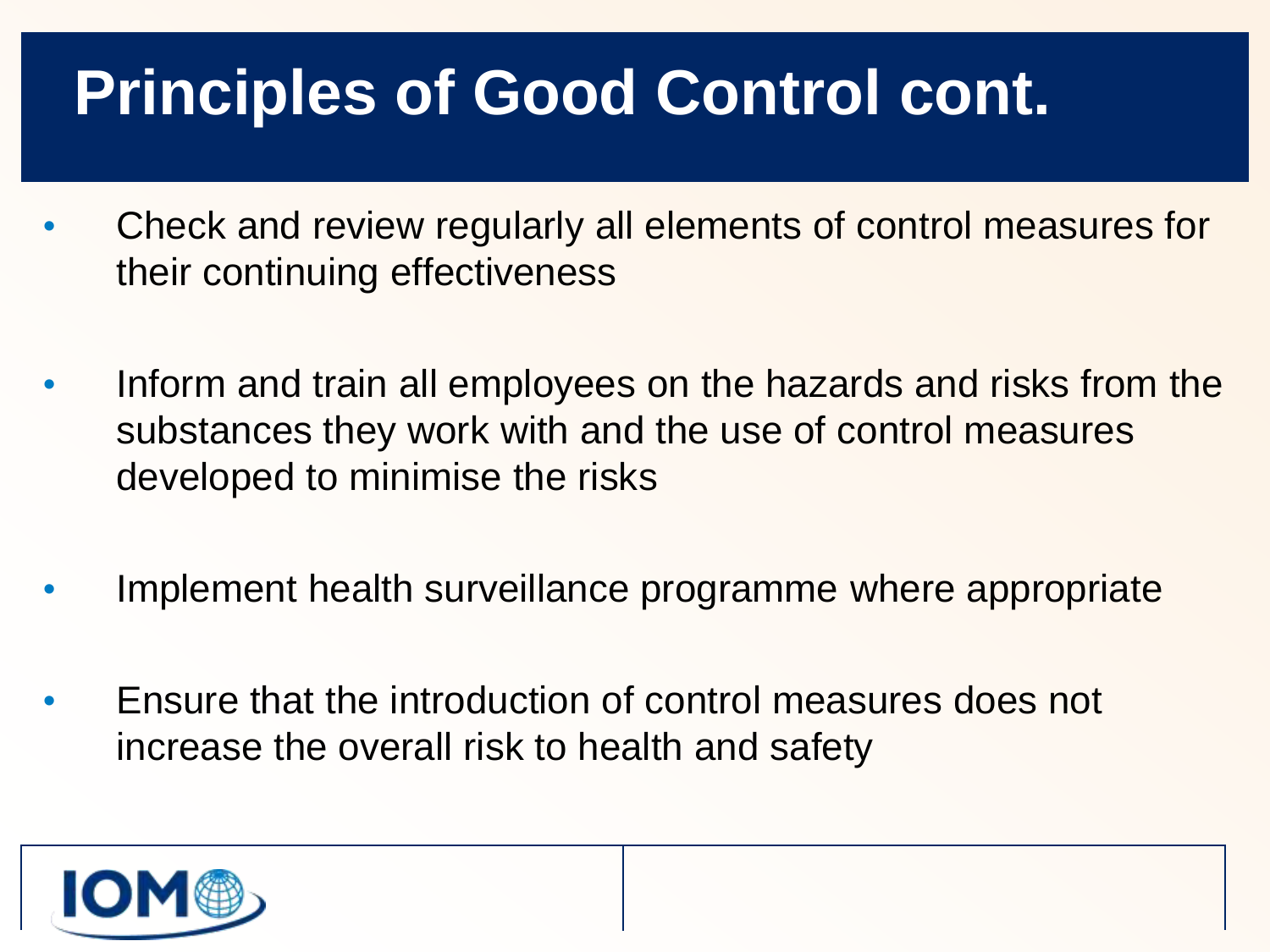#### **Assess the Risks to Health from Hazardous Substances used in or created by Workplace Activities**

- **Decide what precautions are needed,** *may include: Using less hazardous substances • Changing the process • Monitoring exposure • Providing health surveillance*
- **Prevent or adequately control exposure, e.g.**  Adopting good practice Minimising the quantities used • Minimising the number of people exposed • Using engineering controls such as, local exhaust ventilation• Maintaining and testing equipment • Using Personal Protective Equipment (PPE)
- **Ensure that control measures are used and maintained**  Provide training and information • Ensure supervision is adequate • Maintain and test equipment e.g. LEV• Examine and if necessary test RPE • Check that employees are following the precautions identified by risk assessment



•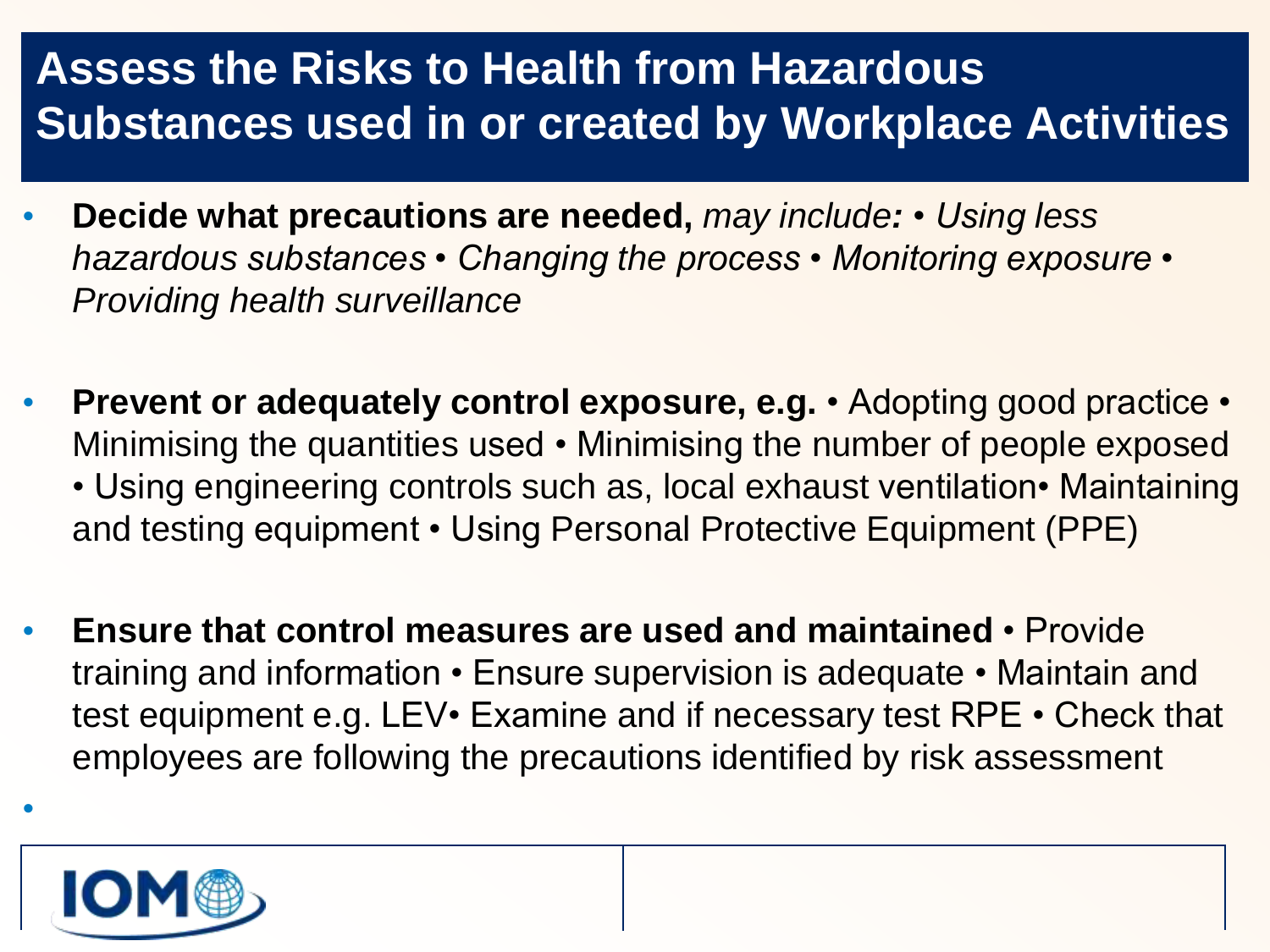- **Monitor exposure if necessary**  If necessary, take air samples Ensure that Work Exposure Limit (WEL) is not exceeded • Keep monitoring records
- **Carry out health surveillance if necessary**  Seek advice/support from Occupational Health Services • Provide local monitoring if appropriate e.g. monitor skin for evidence of sensitisation or irritation • Ensure records are kept
- **Prepare plans and procedures to deal with accidents, incidents and emergencies,** including: • Minor and major spillages • Fire • First aid provision • Warning and communication systems • Emergency drills

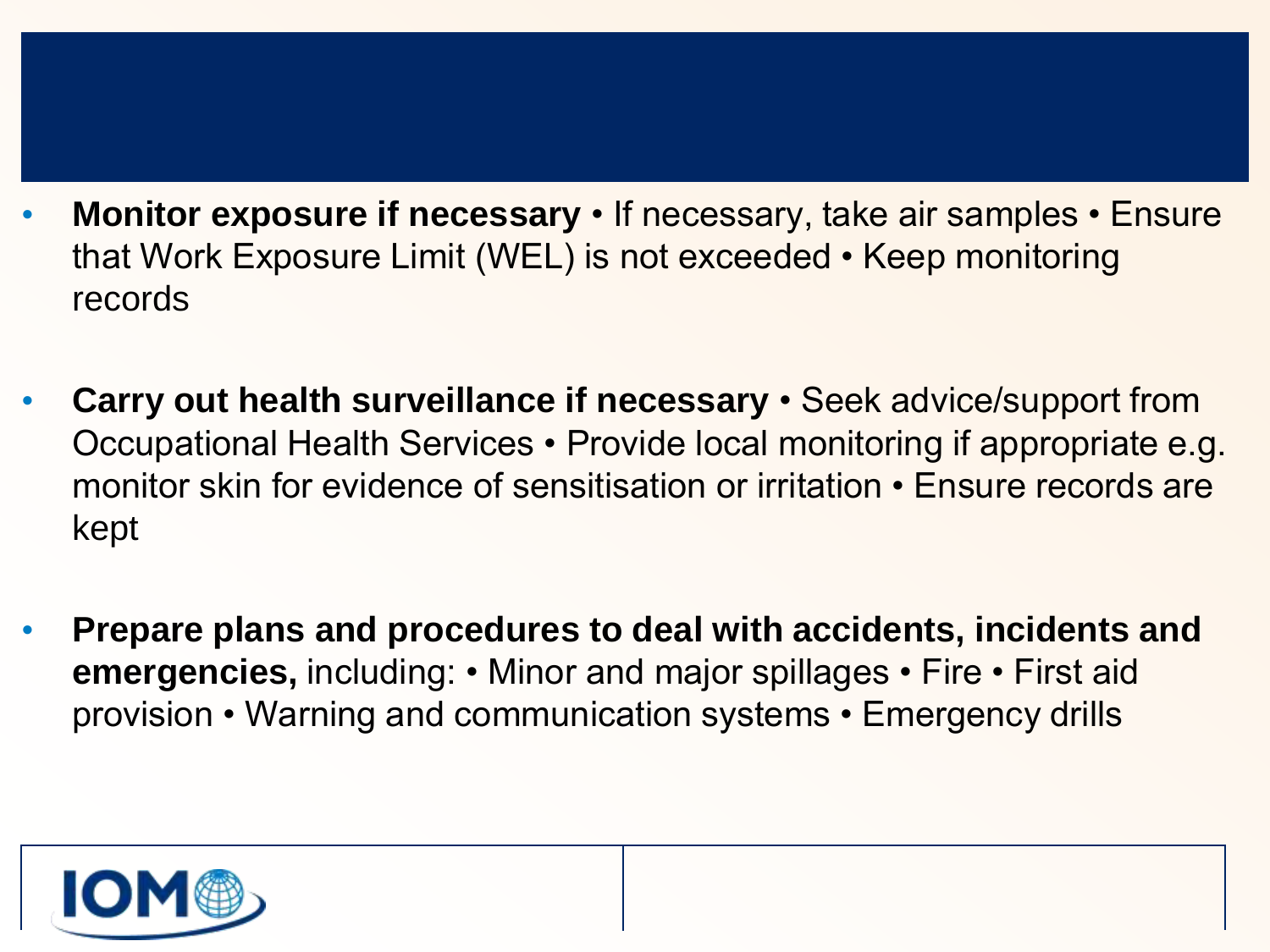#### **Review Assessments**

- **Review regularly and in the light of:**  Experience
	- Changes in process or staff New legislation or guidance
	- Following accidents, incidents or near misses
- **Responsibilities:** Establish the responsibilities for each aspect of the assessment and controls

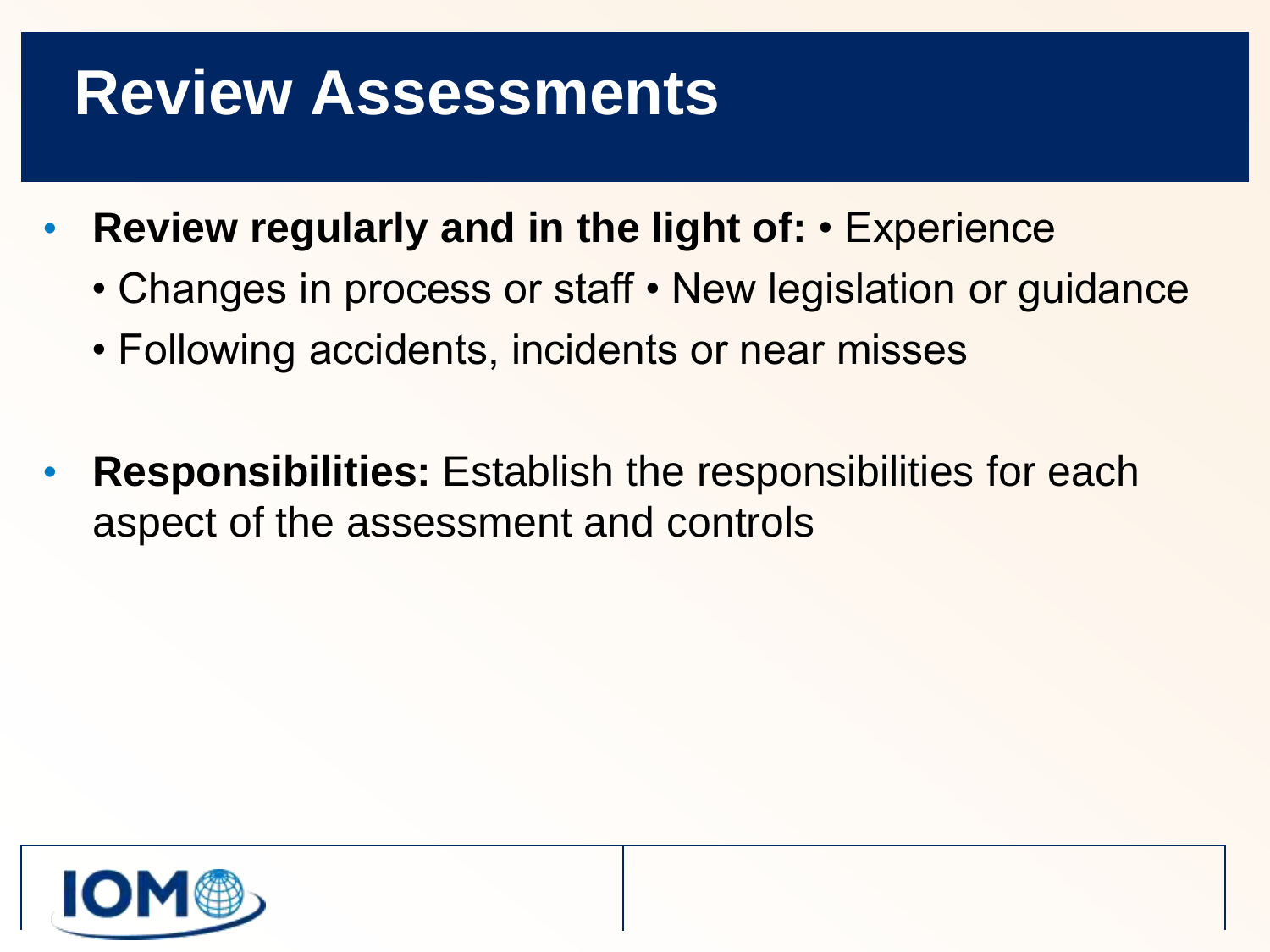#### **Example Record**

**Company Name:** Company Name: Date of Risk Assessment: 06/02/13

| What are the<br>hazards? | Who might be<br>harmed and<br>how?                                                                                                                | What are you already doing?                                                                                                                                                                                                                                                                                                                                                                                                                                                                                                                                                                                             | <b>What further</b><br>action is<br>necessary?                                            | <b>Action</b><br>by<br>whom? | <b>Action by</b><br>when? | <b>Done</b> |
|--------------------------|---------------------------------------------------------------------------------------------------------------------------------------------------|-------------------------------------------------------------------------------------------------------------------------------------------------------------------------------------------------------------------------------------------------------------------------------------------------------------------------------------------------------------------------------------------------------------------------------------------------------------------------------------------------------------------------------------------------------------------------------------------------------------------------|-------------------------------------------------------------------------------------------|------------------------------|---------------------------|-------------|
| Exposure to wood<br>dust | Staff risk lung<br>diseases, such as<br>asthma, from<br>inhaling wood dust.<br>Hardwood dust can<br>cause cancer,<br>particularly of the<br>nose. | Local exhaust ventilation (LEV) provided at<br>machines and staff are trained in using it<br>properly.<br>LEV maintained to keep it in good condition<br>and working effectively.<br>LEV inspected every 14 months by a<br>competent person.<br>Wood dust cleared up using a suitable vacuum<br>cleaner, fitted with an appropriate filter.<br>Suitable respiratory protective equipment<br>(RPE) as well as LEV for very dusty jobs, and<br>staff trained in how to use it.<br>Staff do health surveillance questionnaire<br>before starting, then annually. Any affected<br>staff referred to a medical professional. | Remind staff of the<br>risks of wood dust,<br>and why these<br>controls are<br>necessary. | Manager                      | 1/03/13                   | 1/03/13     |

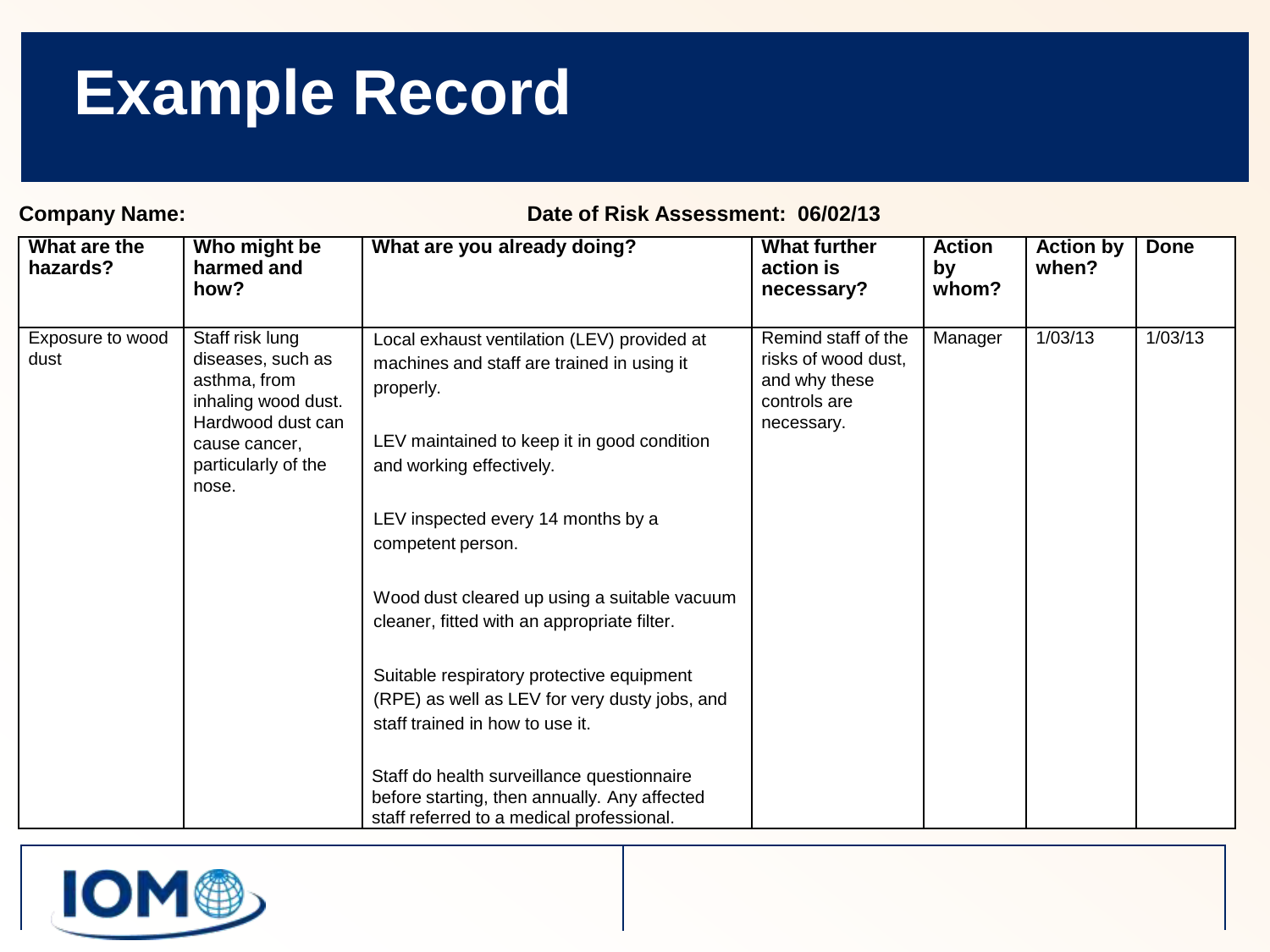# **Main Messages**

- Exposure to wood dust can cause long term ill-health
- Dust concentrations can be generated by simple activities, some can create concentrations in excess of Workplace Exposure Limit
- Simple measures can reduce exposures, including use of extraction, use of respirators
- Activities need to be assessed
	- Exposure controlled
	- Employees told what to do / use to reduce exposure
- Exposure to hardwoods especially must be prevent due to its carcinogenic properties

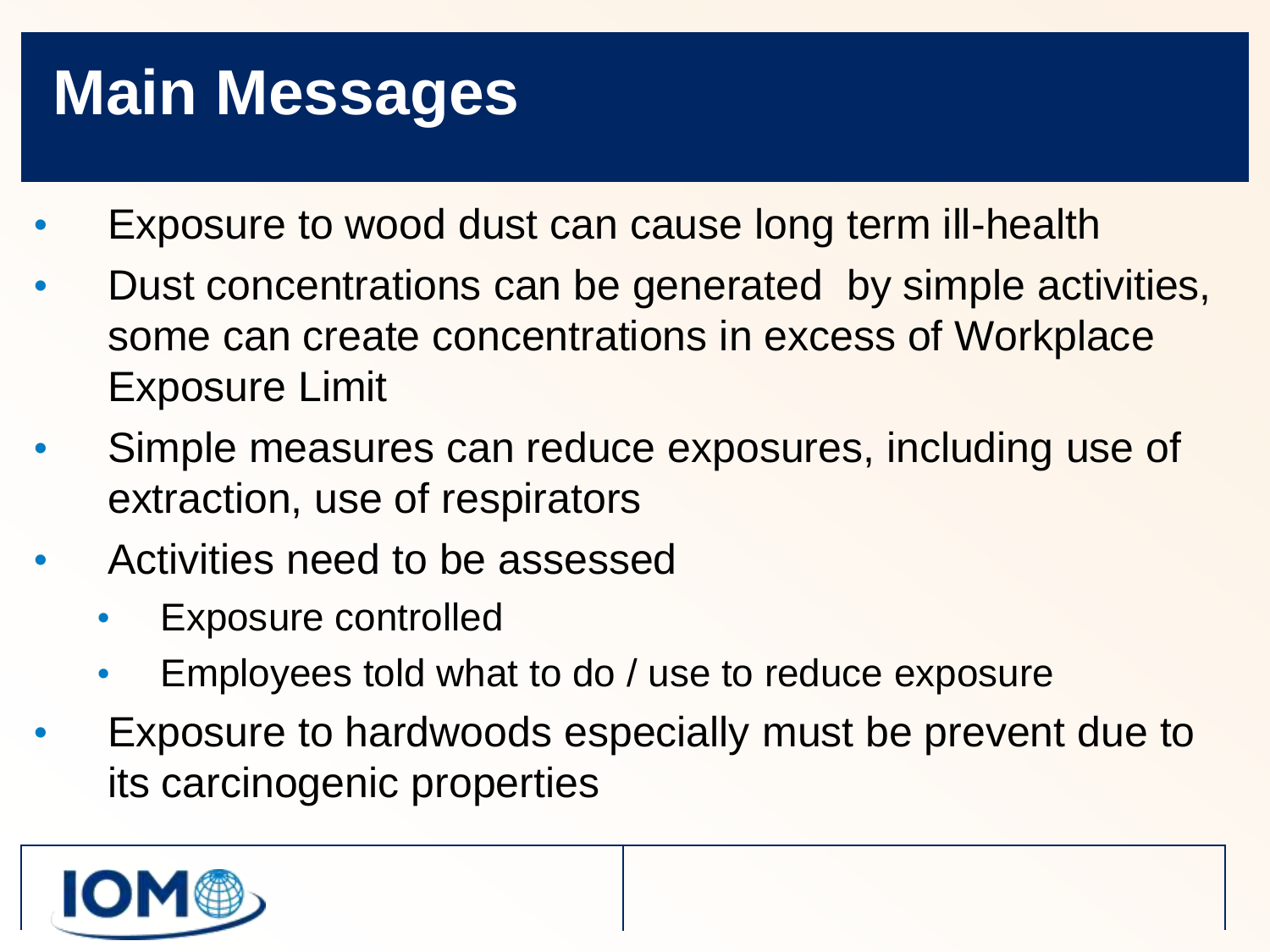

- Raise awareness of hazards of wood dust exposure
- Highlight potential sources
- Understanding of practical control measures
- Understanding consequences of exposure

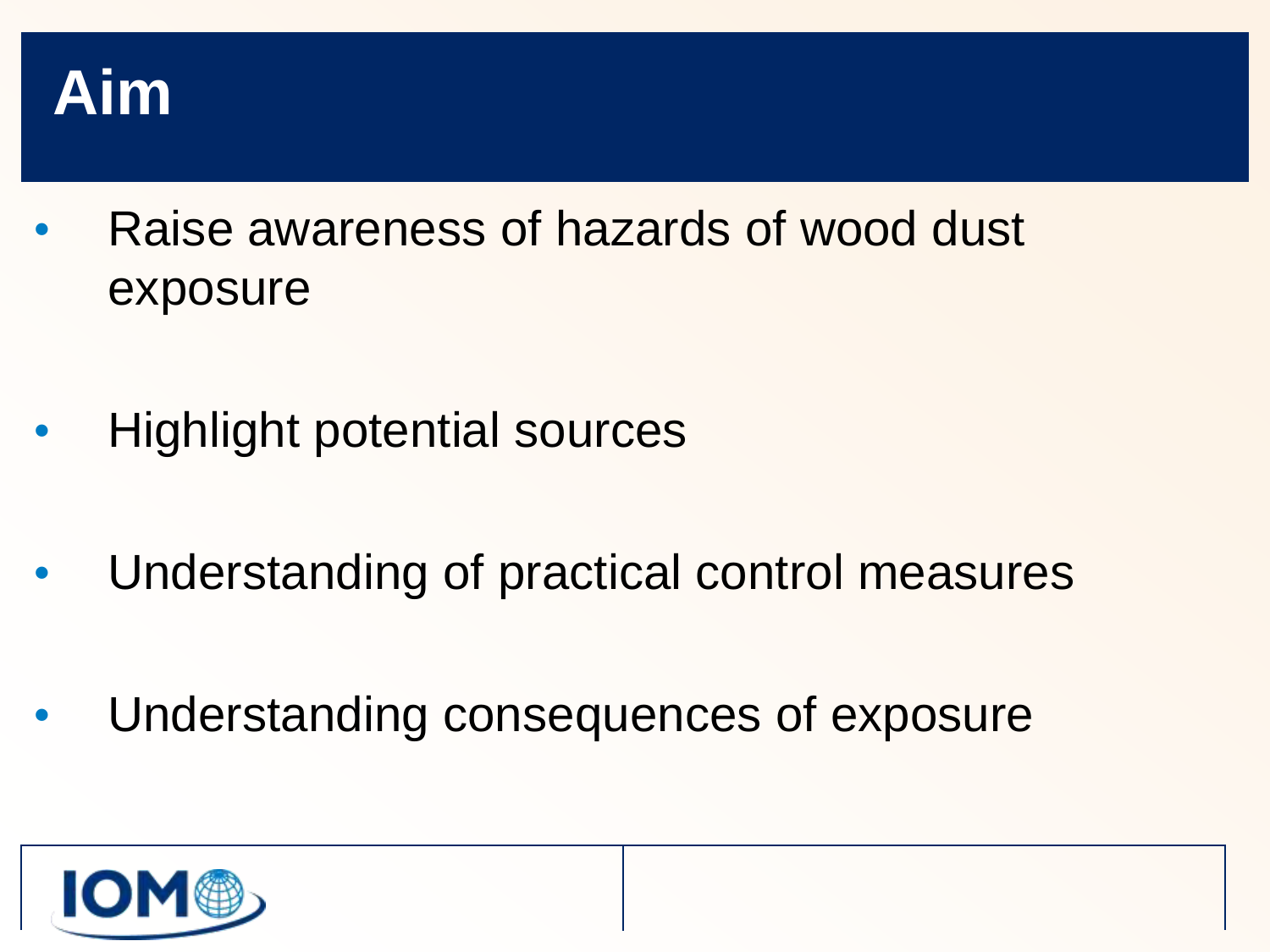#### **Reducing Exposure !**



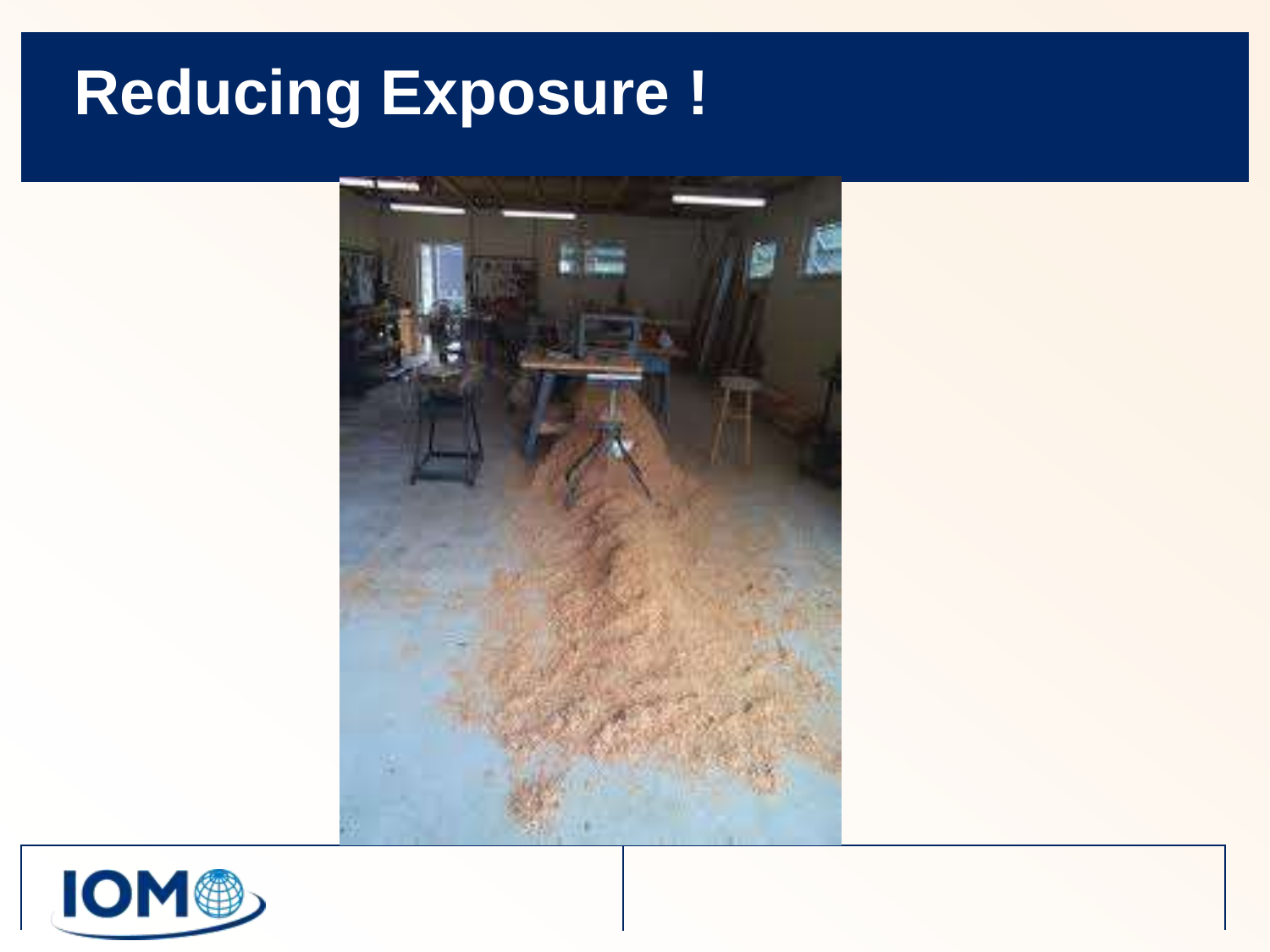## **Questions to Ask Yourselves**

- Have you assessed all activities where wood dust could be generated?
- Have you adequately controlled exposures during these activities?
- Have you especially prevented exposure to hardwood dust?
- Are all control measures used regularly checked and inspected to ensure they are effective?
- Have all wearers of tight fitting respirators been face fit tested?
- Could you do any more to prevent and reduce exposure to wood dust?

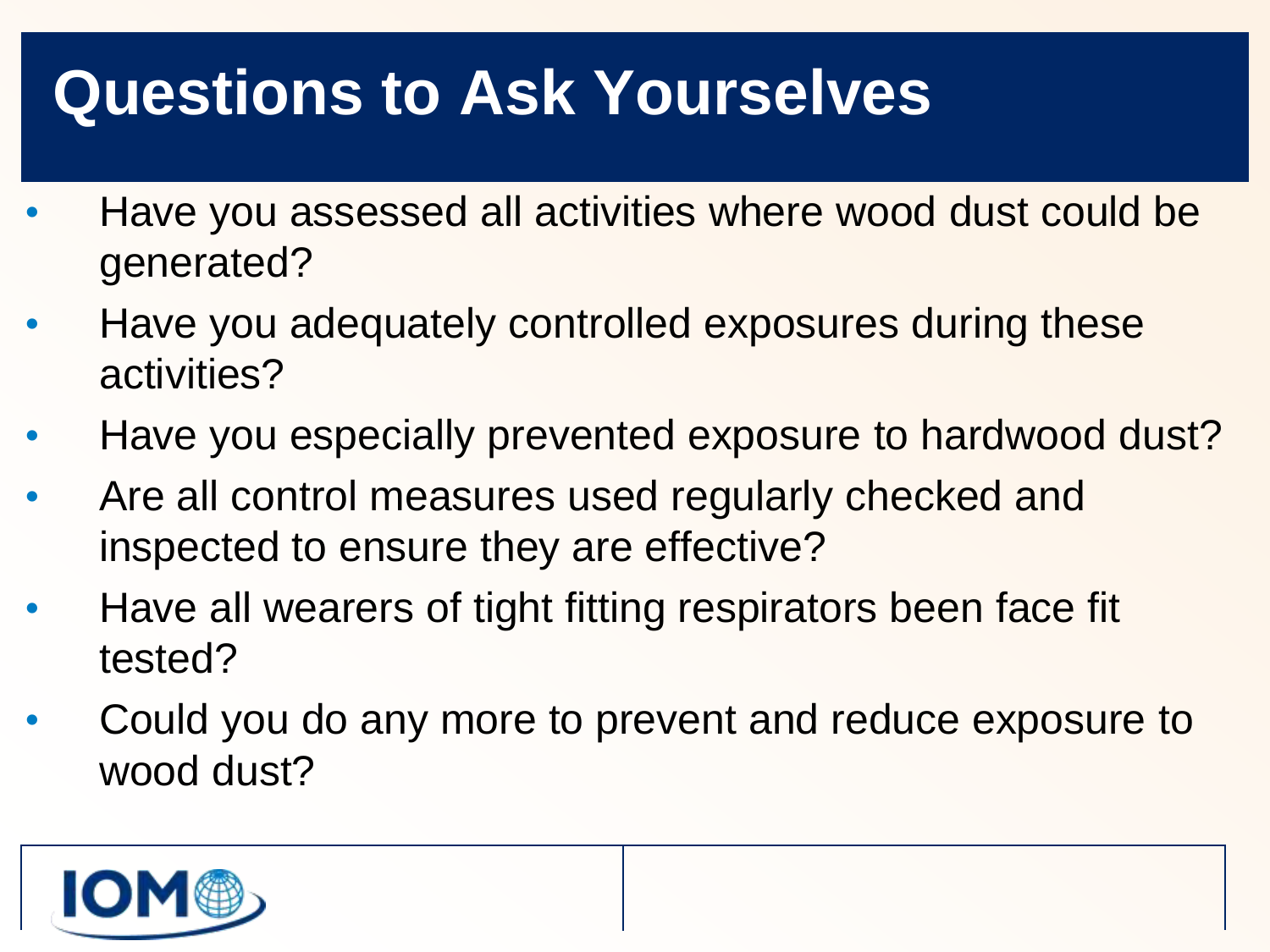

- COSHH Essentials HSE Webtool [www.coshh](http://www.coshh-essentials.org.uk/)[essentials.org.uk/](http://www.coshh-essentials.org.uk/)
- [www.hse.uk/woodworking/index.htm](http://www.hse.uk/woodworking/index.htm)
- [www.coshh-essentials.org.uk/assets/](http://www.coshh-essentials.org.uk/assets/)